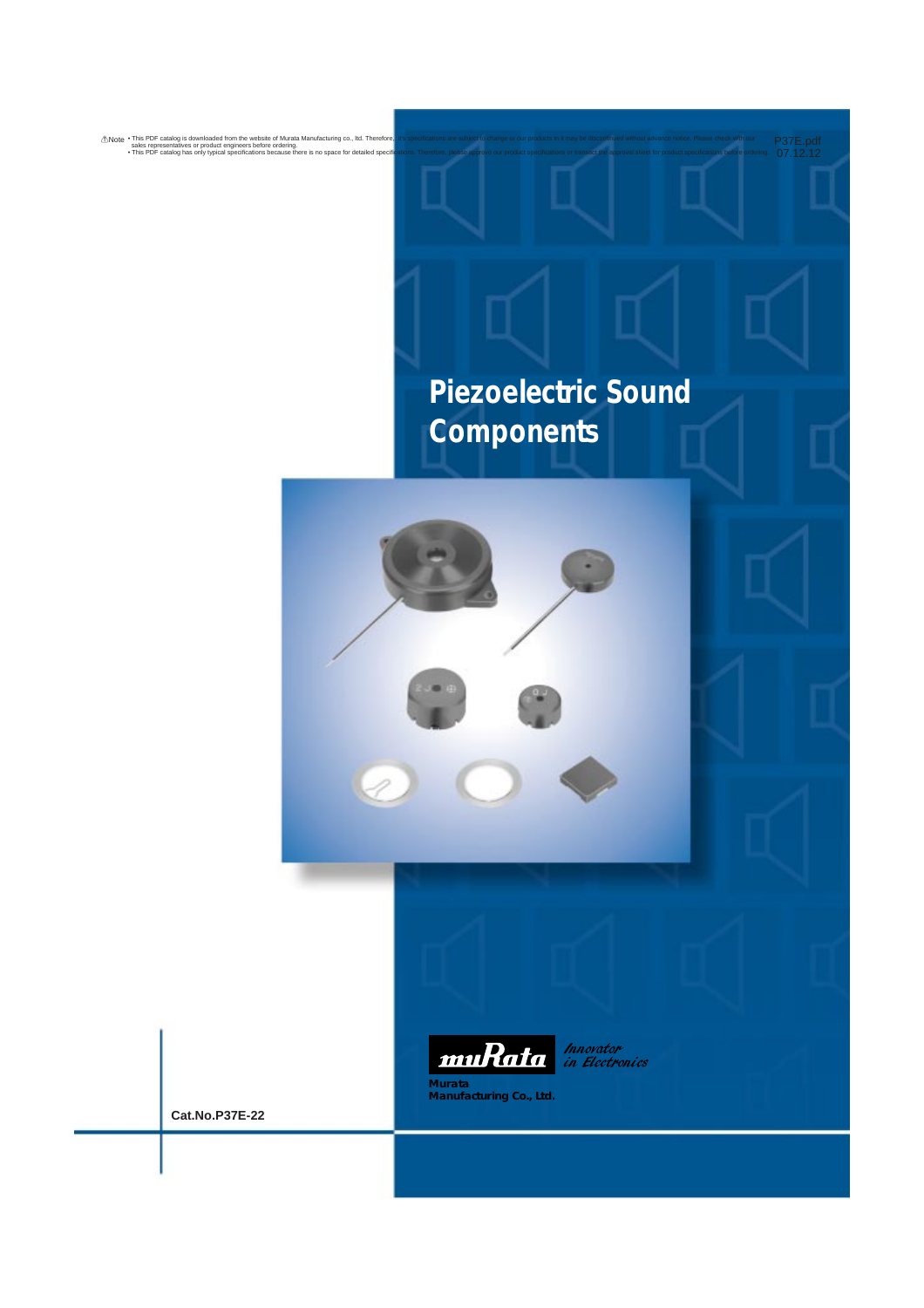## **for EU RoHS Compliant**

- All the products on this catalog are complied with EU RoHS.
- EU RoHS is "the European Directive 2002/95/EC on the Restriction of the Use of Certain Hazardous Substances in Electrical and Electronic Equipment".
- For more details, please refer to our website 'Murata's Approach for EU RoHS' (http://www.murata.com/info/rohs.html).

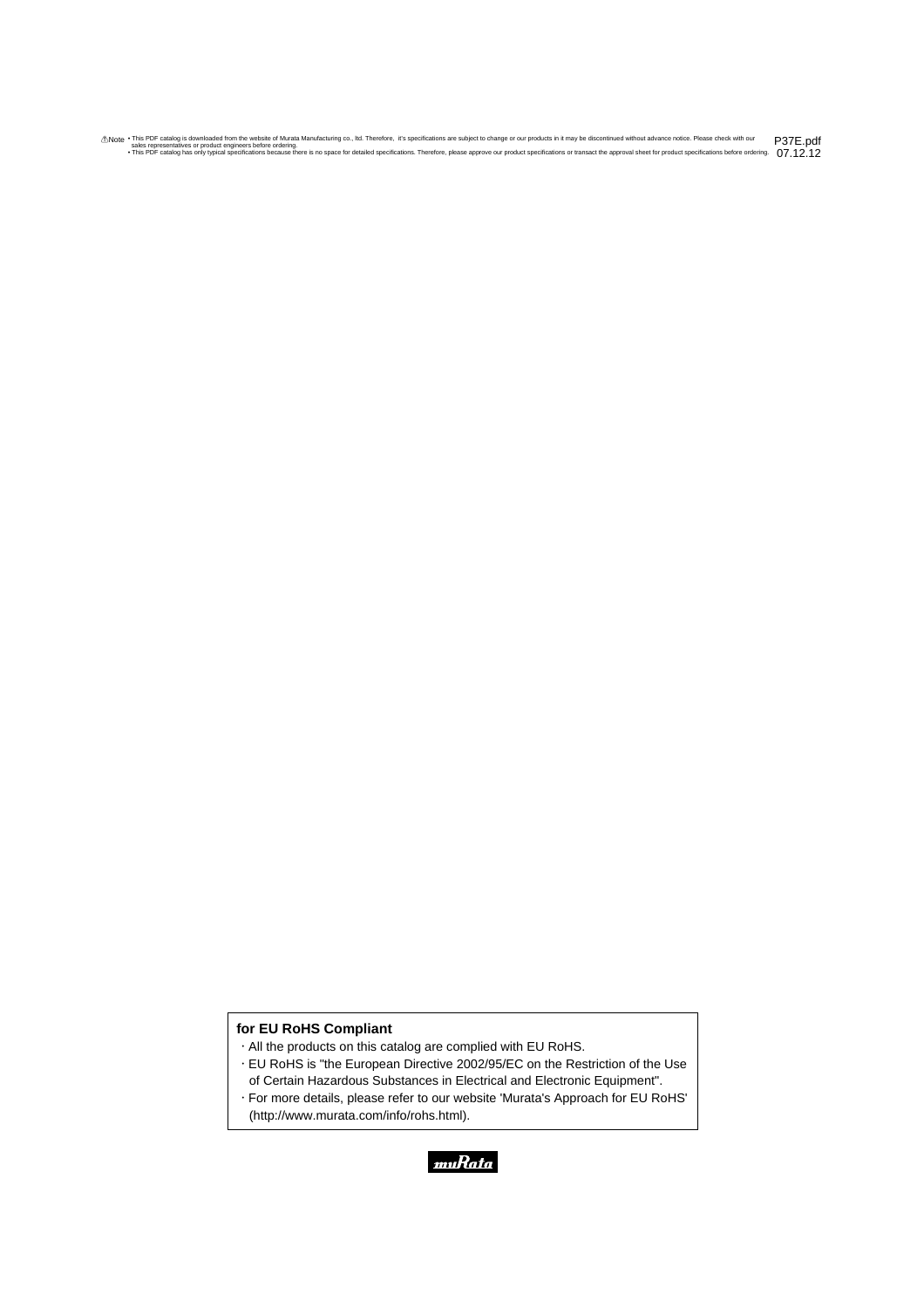# **CONTENTS**

**PIEZORINGER**r **and "PIEZORINGER" in this catalog are the trademarks of Murata Manufacturing Co., Ltd.**

| <u> 1989 - Johann Stein, mars an deus Amerikaansk kommunister (* 1958)</u><br>Part Numbering                                                                                                                                         |                          |
|--------------------------------------------------------------------------------------------------------------------------------------------------------------------------------------------------------------------------------------|--------------------------|
| <b>Application Matrix</b>                                                                                                                                                                                                            |                          |
| Piezoelectric Diaphragms - The Content of the Content of the Content of the Content of the Content of the Content of the Content of the Content of the Content of the Content of the Content of the Content of the Content of        |                          |
| External Drive Type <b>Constant Construction</b> Constant Constant Constant Constant Constant Constant Constant Const                                                                                                                | $\overline{\phantom{a}}$ |
| <u> Alexandria de la contrada de la contrada de la contrada de la contrada de la contrada de la contrada de la c</u><br><b>Self Drive Type</b>                                                                                       |                          |
|                                                                                                                                                                                                                                      |                          |
| Piezoelectric Sounders External Drive Pin Type - The Context Community Piezoelectric Sounders External Drive Pin Type<br>$\overline{2}$                                                                                              |                          |
| Piezoelectric Sounders External Drive Pin Type Taping –––––––––––––––––––––––––––<br>3                                                                                                                                               |                          |
|                                                                                                                                                                                                                                      |                          |
| 5                                                                                                                                                                                                                                    |                          |
| Piezoelectric Sounders (External Drive) Circuit/Notice ––––––––––––––––––––––––––                                                                                                                                                    |                          |
| 6                                                                                                                                                                                                                                    |                          |
| <u> 1989 - Johann Stein, marking arlunydd y cyfeiriad y cyfeiriad y cyfeiriad y cyfeiriad y cyfeiriad y cyfeiriad</u><br>Pin Type                                                                                                    |                          |
| Lead Wire Type <b>contract the Contract of Contract Contract of Contract Contract Contract Contract Contract Contract Contract Contract Contract Contract Contract Contract Contract Contract Contract Contract Contract Contrac</b> |                          |
| Piezoelectric Ringers (PIEZORINGER®) Notice $\overline{\phantom{a}}$                                                                                                                                                                 |                          |
|                                                                                                                                                                                                                                      |                          |
|                                                                                                                                                                                                                                      |                          |
| 8                                                                                                                                                                                                                                    |                          |
| Pin Type <b>contract the contract of the contract of the contract of the contract of the contract of the contract of the contract of the contract of the contract of the contract of the contract of the contract of the contrac</b> |                          |
| Lead Wire Type <b>Constant Construction</b>                                                                                                                                                                                          |                          |
| ● Piezoelectric Buzzers Notice                                                                                                                                                                                                       |                          |
| Piezoelectric Sound Components Notice                                                                                                                                                                                                |                          |
| Package                                                                                                                                                                                                                              |                          |

**3**

**2**

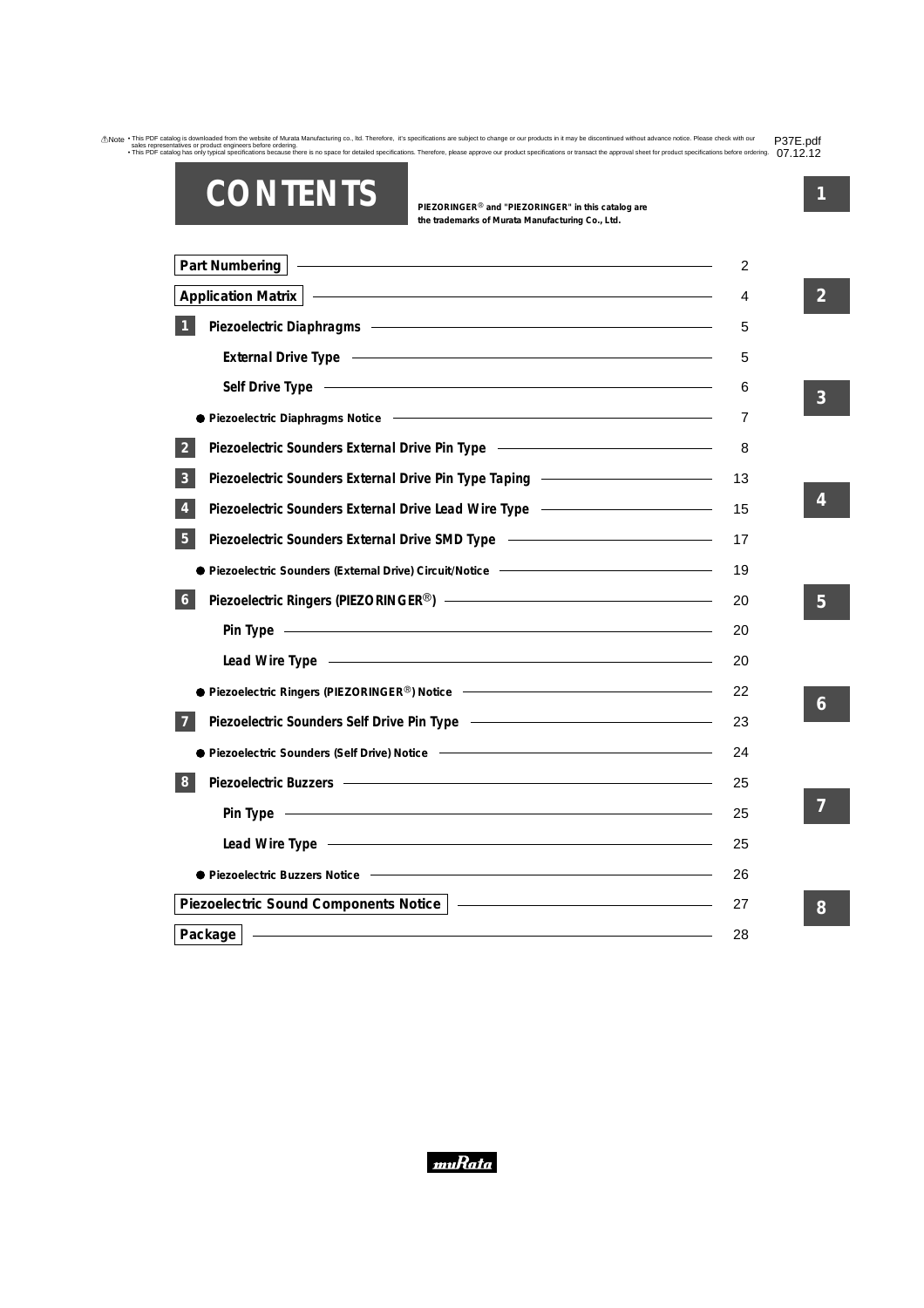<span id="page-3-0"></span>

| Piezoelectric Diaphragms     |                                                                                            |
|------------------------------|--------------------------------------------------------------------------------------------|
| (Part Number)                | $-31R2$<br>$ DM $ -1R5<br> B <br>10<br>N<br>7<br>A<br>6<br>6<br>2<br>Ω<br>⋒<br>Ø<br>π<br>A |
| <b>O</b> Product ID          |                                                                                            |
| Product ID                   |                                                                                            |
| 7                            | Ceramic Material                                                                           |
| <b>@</b> Material            |                                                                                            |
| Code                         | <b>Metal Plate Material</b>                                                                |
| в                            | <b>Brass</b>                                                                               |
| N                            | Nickel Alloy                                                                               |
| s                            | <b>SUS</b>                                                                                 |
| <b>O</b> Product             |                                                                                            |
| Code                         | Product                                                                                    |
| в                            | Piezoelectric Diaphragms                                                                   |
| <b>OMetal Plate Diameter</b> |                                                                                            |
| Code                         | <b>Metal Plate Diameter</b>                                                                |
|                              | A hyphen (-) plus four digits alphanumerics                                                |

If there is no decimal point, the decimal point code is omitted.

### **OForm of Piezoelectric Style**

| Code | Form of Piezoelectric Style           |
|------|---------------------------------------|
| DМ   | Two digits express shape of ceramics. |

For an Ag electrode, this digit remains blank, the corresponding code is omitted.

#### **@Resonant Frequency Type**

| Code | Resonant Frequency (kHz)                                                                                                              |
|------|---------------------------------------------------------------------------------------------------------------------------------------|
| -1R5 | A hyphen (-) and three digits alphanumerics<br>express resonant frequency. A decimal point<br>is expressed by the capital letter "R". |

If there is no decimal point, the decimal point is omitted.

### **With Feedback Electrode**

| Code | With Feedback Electrode    |
|------|----------------------------|
|      | With Feedback Electrode    |
|      | Without Feedback Electrode |

### **O**Product Specification

| Code | <b>Product Specification</b>   |
|------|--------------------------------|
|      | With lead (available for RoHS) |
|      | No lead (omitted)              |

### **OIndividual Specification Code**

| Code | Individual Specification Code                                                               |  |
|------|---------------------------------------------------------------------------------------------|--|
| 10   | These digits express a lead length, lead<br>number, and presence/absence of a<br>connector. |  |

If the product has no individual specification, the corresponding code is omitted.

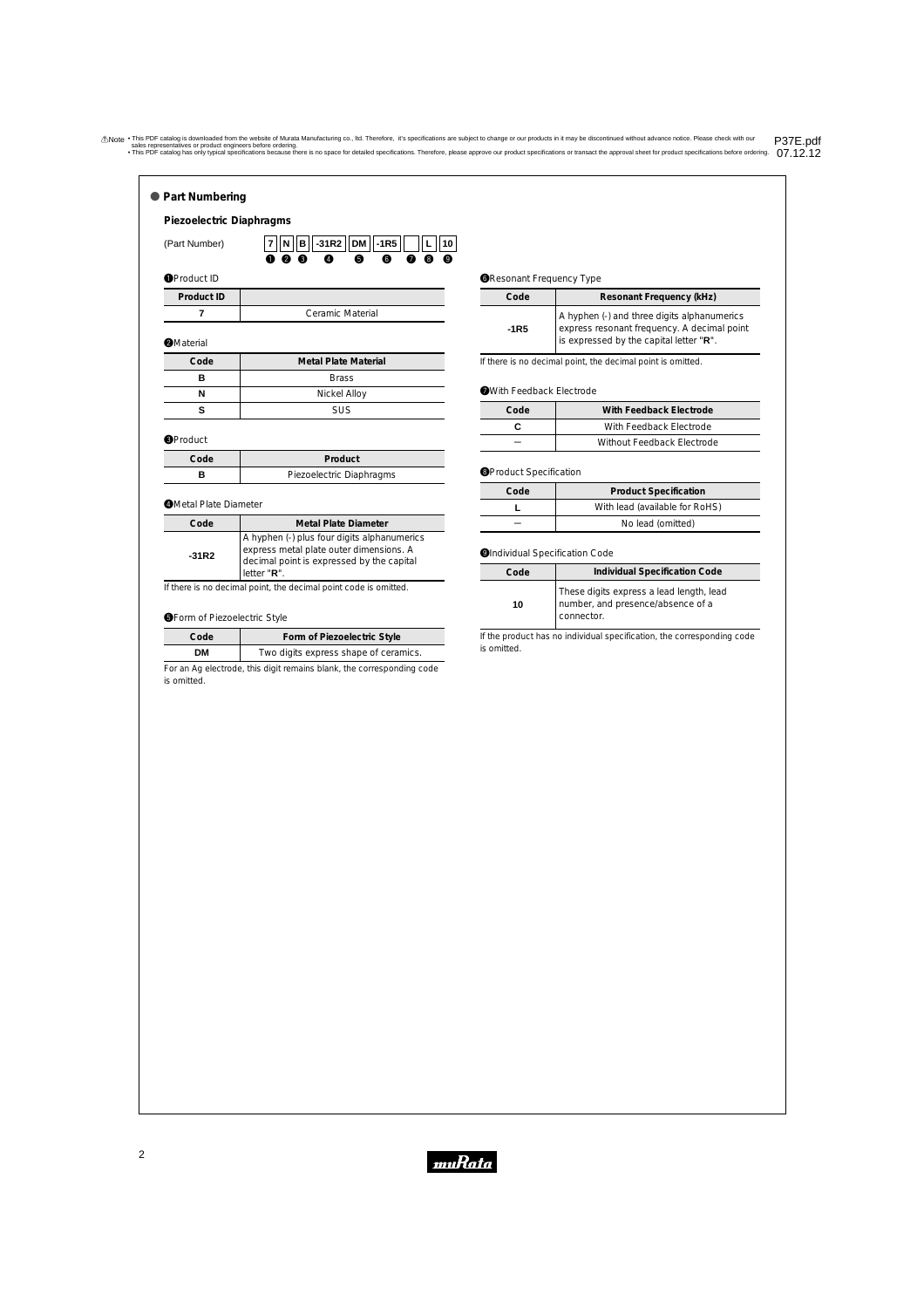$\boldsymbol{0}$ **-A0**

## **Piezoelectric Sounders/Piezoelectric Buzzers/Piezoelectric Ringers (PIEZORINGER**r**)**

| (Part Number) |
|---------------|
|               |

 $\bm{6}$ **YH** e **13** w **M**  $\mathbf 0$ **E o P** 0 **40**  $\bm{0}$ **00** o **P** q **PK**

## **O**Product ID

| Product ID |                                |
|------------|--------------------------------|
| РK         | Piezoelectric Sound Components |

### **@Product**

| Code | Product         |
|------|-----------------|
| М    | Sounder, Ringer |
| R    | <b>Buzzer</b>   |

### **O**Outer Dimensions

Expressed by two figures in mm.

| Ev | Code | <b>Outer Dimensions</b> |
|----|------|-------------------------|
|    |      | $\alpha$ 12 6mm         |

#### **ODrive**

| Code | <b>Drive</b>   |
|------|----------------|
|      | External-Drive |
|      | Self-Drive     |

#### **ODuter Electrode Style**

| Code | <b>Outer Electrode Style</b> |
|------|------------------------------|
| D    | Pin Type                     |
| W    | Lead Wire Type               |

#### **O**Structure

| Code | Structure                      |
|------|--------------------------------|
| π⊣   | <b>Standing Type</b>           |
| PII  | Flat Type Auto-assemble        |
| YII  | Flat Type/Available for Taping |
|      | Flat Type/Semi-auto-assemble   |
|      | Exclude above mentioned        |

 $\square$  means specification of outer electrode.

### **SMD Piezoelectric Sounder**

(Part Number)

| Product ID |                                |
|------------|--------------------------------|
| DK         | Piezoelectric Sound Components |

w

q

 $\Omega$ 

u

**01 1212 LCS E 40 -R1 PK** e

 $\mathbf 0$  $\overline{\bullet}$ 

#### **O**Product

| Code | Product            |
|------|--------------------|
| LCS  | <b>SMD Sounder</b> |

### **ODimensions**

| Code          | <b>Outer Dimensions</b> |
|---------------|-------------------------|
| 1212          | $\Box$ 12mm             |
| <b>ODrive</b> |                         |
| Code          | <b>Drive</b>            |
| F             | <b>External Drive</b>   |

### **O**Oscillating Frequency Type

| Code | <b>Oscillating Frequency Type</b>                                                                                                          |
|------|--------------------------------------------------------------------------------------------------------------------------------------------|
| 40   | Expressed resonant frequency by two-digit<br>alphanumerics. The unit is in 100 hertz (Hz).<br>In case of 4kHz (4000Hz), expressed as "40". |

#### **OIndividual Specification Code**

| Code | <b>Individual Specification Code</b>                           |
|------|----------------------------------------------------------------|
| 00   | Two digits express custom specification in<br>characteristics. |

### **OSpecial Quality Guarantee**

| Code | <b>Special Quality Guarantee</b> |
|------|----------------------------------|
|      | <b>Post Plated Terminal</b>      |
|      | <b>Blank</b>                     |

### **O**Packaging

| Code | Packaging     |
|------|---------------|
| -B0  | <b>Bulk</b>   |
| -A0  | Radial Taping |
| -MO  | Magazine      |
|      |               |

Radial taping or magazines are not available for all types. Please contact us.

Packaging Code is blank in the case of types for which radial taping or magazines are not available.

#### **O**Oscillating Frequency Type

| Code | <b>Oscillating Frequency Type</b>                                                                                                          |
|------|--------------------------------------------------------------------------------------------------------------------------------------------|
| 40   | Expressed resonant frequency by two-digit<br>alphanumerics. The unit is in 100 hertz (Hz).<br>In case of 4kHz (4000Hz), expressed as "40". |

#### **OIndividual Specification Code**

| Code | Individual Specification Code                                    |
|------|------------------------------------------------------------------|
| 01   | Two digits express specific specification<br>in characteristics. |

### **OPackaging**

| Code | Packaging      |
|------|----------------|
|      | Plastic taping |

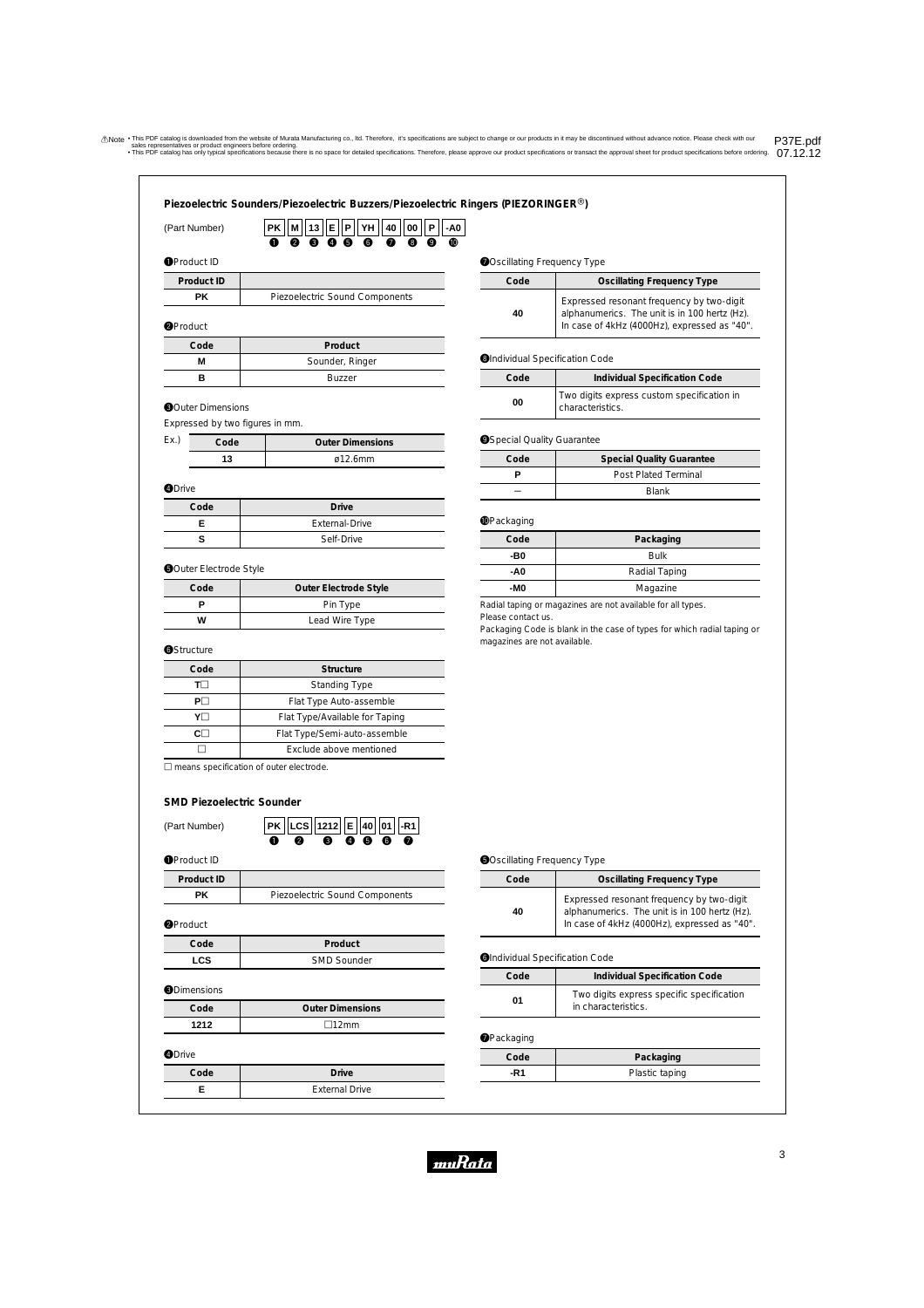## **Application Matrix**

<span id="page-5-0"></span>

|                         |                                | Application<br>Part Number              | Tele-<br>phone                                          | Watch     | Clock     | Medical<br>Equip-<br>ment | Fire/<br>Gas<br>Alarm | Digital<br>Camera | Toy       | Bar<br>Code<br>Scanner | Printer   | Note-<br>PC<br><b>PDA</b> | DVD-<br>Player | Micro-<br>wave<br>Oven | Air<br>Condi<br>tioner | Fan<br>Heater | Instru-<br>ment<br>Cluster |
|-------------------------|--------------------------------|-----------------------------------------|---------------------------------------------------------|-----------|-----------|---------------------------|-----------------------|-------------------|-----------|------------------------|-----------|---------------------------|----------------|------------------------|------------------------|---------------|----------------------------|
|                         |                                | 7BB-12-9                                |                                                         | $\bullet$ | $\bullet$ | $\bullet$                 |                       | $\bullet$         | $\bullet$ |                        |           | $\bullet$                 |                |                        |                        |               |                            |
|                         |                                | 7BB-15-6                                |                                                         |           | $\bullet$ | $\bullet$                 |                       | $\bullet$         | $\bullet$ |                        |           | $\bullet$                 |                |                        |                        |               |                            |
|                         |                                | 7BB-20-3                                | $\bullet$                                               | $\bullet$ | $\bullet$ | $\bullet$                 | $\bullet$             |                   | $\bullet$ | $\bullet$              |           |                           |                |                        |                        |               |                            |
|                         | External Drive Type            | 7BB-20-6                                |                                                         |           | $\bullet$ | $\bullet$                 |                       | $\bullet$         | $\bullet$ |                        |           | $\bullet$                 |                |                        |                        |               |                            |
|                         |                                | 7BB-20-6L0                              |                                                         |           | ●         | $\bullet$                 |                       |                   | $\bullet$ |                        |           | $\bullet$                 |                |                        |                        |               |                            |
|                         |                                | 7BB-27-4                                | $\bullet$                                               |           | 0         |                           |                       |                   |           |                        |           |                           |                |                        |                        |               |                            |
|                         |                                | 7BB-27-4L0                              | $\bullet$                                               |           | 0         | $\bullet$                 |                       |                   | e         | 0                      |           |                           |                |                        |                        |               |                            |
|                         |                                | 7BB-35-3                                | $\bullet$                                               |           | $\bullet$ |                           |                       |                   |           |                        |           |                           |                |                        |                        |               |                            |
|                         |                                | 7BB-35-3L0                              | $\bullet$                                               |           | $\bullet$ |                           | $\bullet$             |                   | ●         | $\bullet$              |           |                           |                |                        |                        |               |                            |
|                         |                                | 7BB-41-2                                | $\bullet$                                               |           |           |                           |                       |                   |           |                        |           |                           |                |                        |                        |               |                            |
|                         |                                | 7BB-41-2L0                              | $\bullet$                                               |           |           |                           |                       |                   |           |                        |           |                           |                |                        |                        |               |                            |
|                         |                                | 7NB-31R2-1                              |                                                         |           |           | $\bullet$                 | $\bullet$             |                   |           |                        |           |                           |                |                        |                        |               |                            |
|                         |                                | 7BB-20-6C                               | $\bullet$                                               |           |           |                           |                       | $\bullet$         | $\bullet$ |                        |           |                           |                |                        |                        |               |                            |
| Piezoelectric Diaphragm |                                | 7BB-20-6CL0                             | $\bullet$                                               |           |           |                           |                       | $\bullet$         | $\bullet$ |                        |           |                           |                |                        |                        |               |                            |
|                         |                                | 7BB-27-4C                               |                                                         |           |           |                           |                       |                   |           |                        |           |                           |                |                        |                        |               |                            |
|                         | Self Drive Type                | 7BB-27-4CL0                             | $\bullet$                                               |           |           |                           | $\bullet$             |                   | ●         |                        |           |                           |                |                        |                        |               |                            |
|                         |                                | 7BB-35-3C                               | $\bullet$                                               |           |           |                           | 0                     |                   |           |                        |           |                           |                |                        |                        |               |                            |
|                         |                                | 7BB-35-3CL0                             | $\bullet$                                               |           |           |                           | $\bullet$             |                   |           | $\bullet$              |           |                           |                |                        |                        |               |                            |
|                         |                                | 7BB-41-2C                               | $\bullet$                                               |           |           |                           |                       |                   |           |                        |           |                           |                |                        |                        |               |                            |
|                         |                                | 7BB-41-2CL0                             | $\bullet$                                               |           |           |                           |                       |                   |           |                        |           |                           |                |                        |                        |               |                            |
|                         |                                | 7SB-34R7-3C                             |                                                         |           |           |                           | $\bullet$             |                   |           |                        |           |                           |                |                        |                        |               |                            |
|                         |                                | PKM13EPYH4000-A0                        | $\bullet$                                               |           | $\bullet$ | $\bullet$                 |                       |                   | $\bullet$ | $\bullet$              | $\bullet$ | $\bullet$                 | $\bullet$      |                        | $\bullet$              | $\bullet$     |                            |
|                         |                                | PKM13EPYH4002-B0                        | $\bullet$                                               |           | $\bullet$ | $\bullet$                 |                       | $\bullet$         | ●         | $\bullet$              | $\bullet$ | $\bullet$                 | $\bullet$      | $\bullet$              | $\bullet$              | ●             | ●                          |
|                         |                                | PKM17EPP-2002-B0                        | $\bullet$                                               |           | 0         |                           |                       |                   | 0         |                        | $\bullet$ |                           | 0              | ●                      |                        | 0             |                            |
|                         |                                | PKM17EPPH4001-B0                        | $\bullet$                                               |           | 0         |                           |                       |                   | e         |                        | $\bullet$ |                           | 0              | 0                      | 0                      | $\bullet$     |                            |
|                         |                                | <b>PKM17EWH2001</b>                     | $\bullet$                                               |           | $\bullet$ | $\bullet$                 |                       | $\bullet$         | $\bullet$ | $\bullet$              | $\bullet$ | $\bullet$                 | $\bullet$      |                        | $\bullet$              |               |                            |
|                         |                                | <b>PKM22EPH2001</b>                     |                                                         |           |           |                           |                       |                   | $\bullet$ |                        | $\bullet$ |                           | $\bullet$      | $\bullet$              | $\bullet$              | $\bullet$     | $\bullet$                  |
| Piezoelectric Sounder   | External Drive Type            | PKM22EPPH2001-B0                        | $\bullet$                                               |           | 0         | $\bullet$                 |                       |                   | $\bullet$ |                        | $\bullet$ |                           | $\bullet$      | $\bullet$              | $\bullet$              | $\bullet$     | $\bullet$                  |
|                         |                                | PKM22EPPH4001-B0                        | $\bullet$                                               |           | $\bullet$ | $\bullet$                 |                       |                   | $\bullet$ |                        | $\bullet$ |                           | $\bullet$      | $\bullet$              | $\bullet$              | $\bullet$     | $\bullet$                  |
|                         |                                | PKM22EPPH4005-B0                        | $\bullet$                                               |           | $\bullet$ | $\bullet$                 |                       |                   | $\bullet$ |                        | $\bullet$ |                           | $\bullet$      | $\bullet$              | $\bullet$              | $\bullet$     |                            |
|                         |                                | PKM22EPPH4007-B0                        | $\bullet$                                               |           | $\bullet$ | $\bullet$                 | $\bullet$             |                   | $\bullet$ |                        | $\bullet$ |                           | $\bullet$      | $\bullet$              | $\bullet$              | $\bullet$     | $\bullet$                  |
|                         |                                | PKM22EPTH2001-B0                        |                                                         |           |           |                           |                       |                   | $\bullet$ |                        | $\bullet$ |                           | $\bullet$      | $\bullet$              | $\bullet$              | $\bullet$     |                            |
|                         |                                | <b>PKM17EWH4000</b>                     | $\bullet$                                               |           | $\bullet$ |                           |                       |                   | $\bullet$ |                        | $\bullet$ | $\bullet$                 | $\bullet$      |                        | $\bullet$              |               |                            |
|                         |                                | PKLCS1212E2000-R1                       | $\bullet$                                               |           |           | $\bullet$                 |                       | 0                 | ●         |                        | $\bullet$ | $\bullet$                 |                |                        | ●                      |               |                            |
|                         |                                | PKLCS1212E20A0-R1                       |                                                         |           |           |                           |                       |                   |           |                        |           |                           |                |                        |                        |               | $\bullet$                  |
|                         |                                | PKLCS1212E4001-R1<br>PKLCS1212E40A1-R1  | $\bullet$                                               |           |           | $\bullet$                 |                       | $\bullet$         | $\bullet$ | $\bullet$              | $\bullet$ | $\bullet$                 |                |                        | $\bullet$              |               |                            |
|                         | Self<br>Drive<br>Type          |                                         |                                                         |           |           |                           | $\bullet$             |                   | $\bullet$ |                        |           |                           |                |                        |                        |               |                            |
|                         |                                | <b>PKM24SPH3805</b><br>PKM30SPTH2001-B0 | $\bullet$                                               |           |           |                           |                       |                   | $\bullet$ |                        | $\bullet$ | $\bullet$                 |                | $\bullet$<br>$\bullet$ | $\bullet$              | $\bullet$     |                            |
|                         |                                | PKM30SPTH2501-B0                        |                                                         |           |           |                           |                       |                   | $\bullet$ |                        | $\bullet$ | $\bullet$                 |                |                        |                        |               |                            |
|                         |                                |                                         |                                                         |           |           | $\bullet$                 |                       |                   | $\bullet$ |                        | $\bullet$ | $\bullet$                 | $\bullet$      |                        | $\bullet$              | $\bullet$     |                            |
|                         | Piezoelectric<br><b>Buzzer</b> | <b>PKB24SWH3301</b>                     | PKB24SPCH3601-B0<br>$\bullet$<br>$\bullet$<br>$\bullet$ |           |           | $\bullet$                 |                       | $\bullet$         | $\bullet$ |                        | $\bullet$ | $\bullet$                 | $\bullet$      |                        |                        |               |                            |
|                         |                                | <b>PKM33EPH1201C</b>                    | $\bullet$                                               |           |           |                           |                       |                   |           |                        |           |                           |                |                        |                        |               |                            |
|                         |                                | <b>PKM34EWH1101C</b>                    | $\bullet$                                               |           |           |                           |                       |                   |           |                        |           |                           |                |                        |                        |               |                            |
|                         | Piezoelectric<br>Ringer        | <b>PKM34EWH1201C</b>                    | $\bullet$                                               |           |           |                           |                       |                   |           |                        |           |                           |                |                        |                        |               |                            |
|                         |                                | PKM44EWH1001C                           | $\bullet$                                               |           |           |                           |                       |                   |           |                        |           |                           |                |                        |                        |               |                            |
|                         |                                |                                         |                                                         |           |           |                           |                       |                   |           |                        |           |                           |                |                        |                        |               |                            |

There are various applications besides those listed in the above table, including:

Burglar Alarm, Laundry Machine, Bath, Interphone, Chime, Back Buzzer, ME Instruments, Measuring Instruments, Vending Machine, Calculator, Automobile,

Communication Radio, Hemadynamometer, Thermometer, Running Meter, Facsimile, Audio Timer, Automatic Controlling Devices.

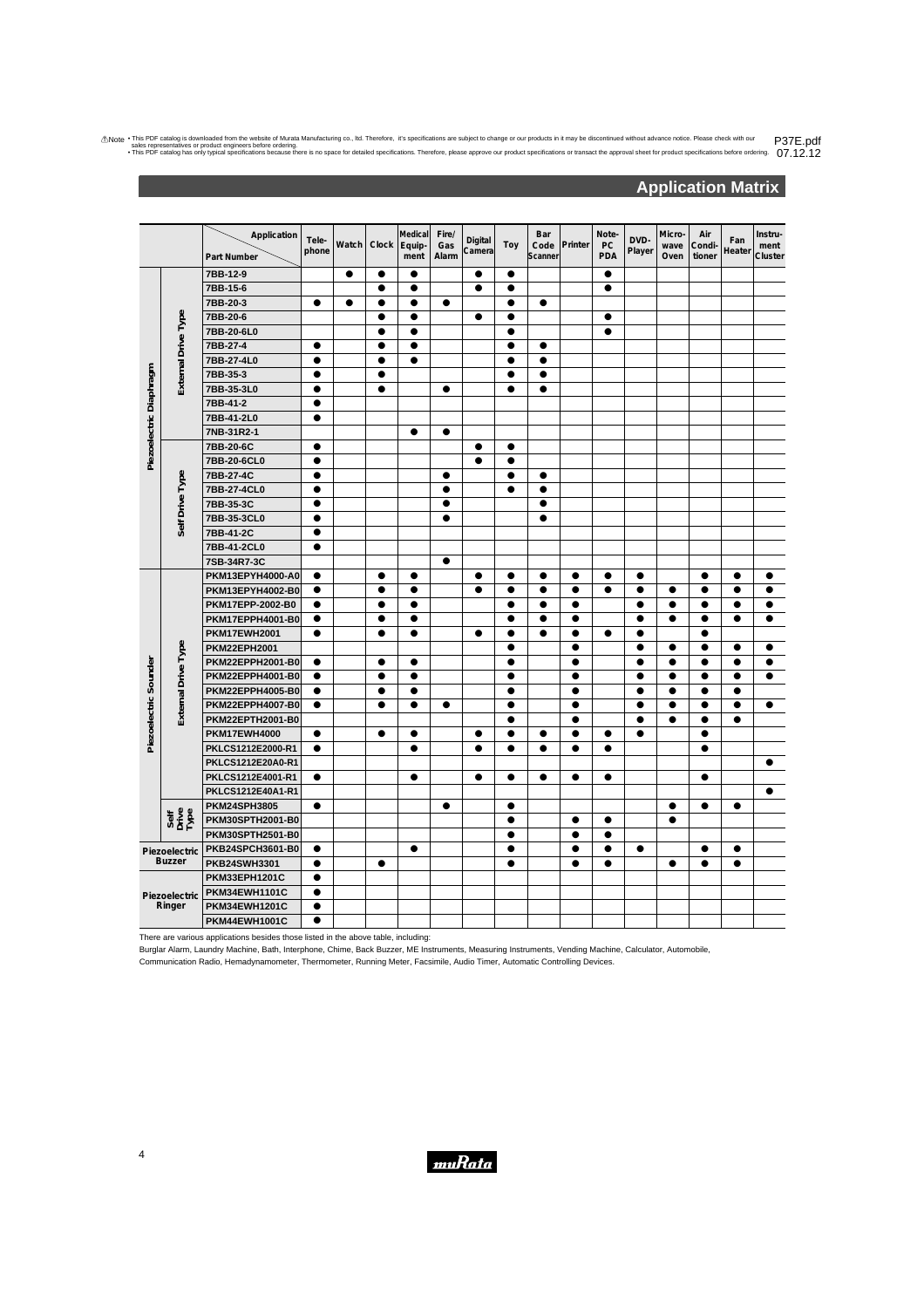# <span id="page-6-0"></span>**Piezoelectric Sound Components**

# **Piezoelectric Diaphragms**

### ■ **Features**

- 1. Clear sound
- 2. Ultra thin and lightweight
- 3. No contacts: therefore, no noise and highly reliable
- 4. Low power consumption for voltage type

### ■ **Applications**

Clocks/Calculators/Digital camera/Various alarms (Burglar alarms, etc.)



**1**

<u>muRata</u>

## **External Drive Type**

| <b>Part Number</b> | Resonant<br>Frequency<br>(kHz) | Resonant<br>Impedance<br>(ohm) | Capacitance<br>(nF)       | <b>Plate Size</b><br>dia. D<br>(mm) | dia. a<br>(mm) | dia. b<br>(mm) | (mm) | Element Size Electrode Size Thickness Plate Thickness<br>(mm) | <b>Plate Material</b>                                  |
|--------------------|--------------------------------|--------------------------------|---------------------------|-------------------------------------|----------------|----------------|------|---------------------------------------------------------------|--------------------------------------------------------|
| 7BB-12-9           | $9.0 \pm 1.0$ kHz              | 1000 max.                      | $8.0 \pm 30\%$<br>[1kHz]  | 12.0                                | 9.0            | 8.0            | 0.22 | 0.10                                                          | <b>Brass</b>                                           |
| 7BB-15-6           | $6.0 \pm 1.0$ kHz              | 350 max.                       | 10.0 ±30%<br>[1kHz]       | 15.0                                | 10.0           | 9.0            | 0.22 | 0.10                                                          | <b>Brass</b>                                           |
| 7BB-20-3           | 3.6 ±0.6kHz                    | 500 max.                       | $20.0 \pm 30\%$<br>[1kHz] | 20.0                                | 14.0           | 12.8           | 0.22 | 0.10                                                          | <b>Brass</b>                                           |
| 7BB-20-6           | $6.3 \pm 0.6$ kHz              | 350 max.                       | $10.0 \pm 30\%$<br>[1kHz] | 20.0                                | 14.0           | 12.8           | 0.42 | 0.20                                                          | <b>Brass</b>                                           |
| 7BB-20-6L0         | $6.3 \pm 0.6$ kHz              | 1000 max.                      | $10.0 \pm 30\%$<br>[1kHz] | 20.0                                | 14.0           | 12.8           | 0.42 | 0.20                                                          | <b>Brass</b><br>(with Lead Wire:<br>AWG32 Length 50mm) |
| 7BB-27-4           | 4.6 ±0.5kHz                    | 200 max.                       | 20.0 ±30%<br>[1kHz]       | 27.0                                | 19.7           | 18.2           | 0.54 | 0.30                                                          | <b>Brass</b>                                           |
| 7BB-27-4L0         | 4.6 ±0.5kHz                    | 300 max.                       | 20.0 ±30%<br>[1kHz]       | 27.0                                | 19.7           | 18.2           | 0.54 | 0.30                                                          | <b>Brass</b><br>(with Lead Wire:<br>AWG32 Length 50mm) |
| 7BB-35-3           | 2.8 ±0.5kHz                    | 200 max.                       | 30.0 ±30%<br>[1kHz]       | 35.0                                | 25.0           | 23.0           | 0.53 | 0.30                                                          | <b>Brass</b>                                           |
| 7BB-35-3L0         | 2.8 ±0.5kHz                    | 200 max.                       | 30.0 ±30%<br>[1kHz]       | 35.0                                | 25.0           | 23.0           | 0.53 | 0.30                                                          | <b>Brass</b><br>(with Lead Wire:<br>AWG32 Length 50mm) |
| 7BB-41-2           | 2.2 ±0.3kHz                    | 250 max.                       | 30.0 ±30%<br>[1kHz]       | 41.0                                | 25.0           | 23.0           | 0.63 | 0.40                                                          | <b>Brass</b>                                           |
| 7BB-41-2L0         | $2.2 \pm 0.3$ kHz              | 300 max.                       | $30.0 \pm 30\%$<br>[1kHz] | 41.0                                | 25.0           | 23.0           | 0.63 | 0.40                                                          | <b>Brass</b><br>(with Lead Wire:<br>AWG32 Length 50mm) |
| 7NB-31R2-1         | 1.3 ±0.5kHz                    | 300 max.                       | 40.0 ±30%<br>[120Hz]      | 31.2                                | 19.7           | 18.2           | 0.22 | 0.10                                                          | Iron Nickel Alloy                                      |

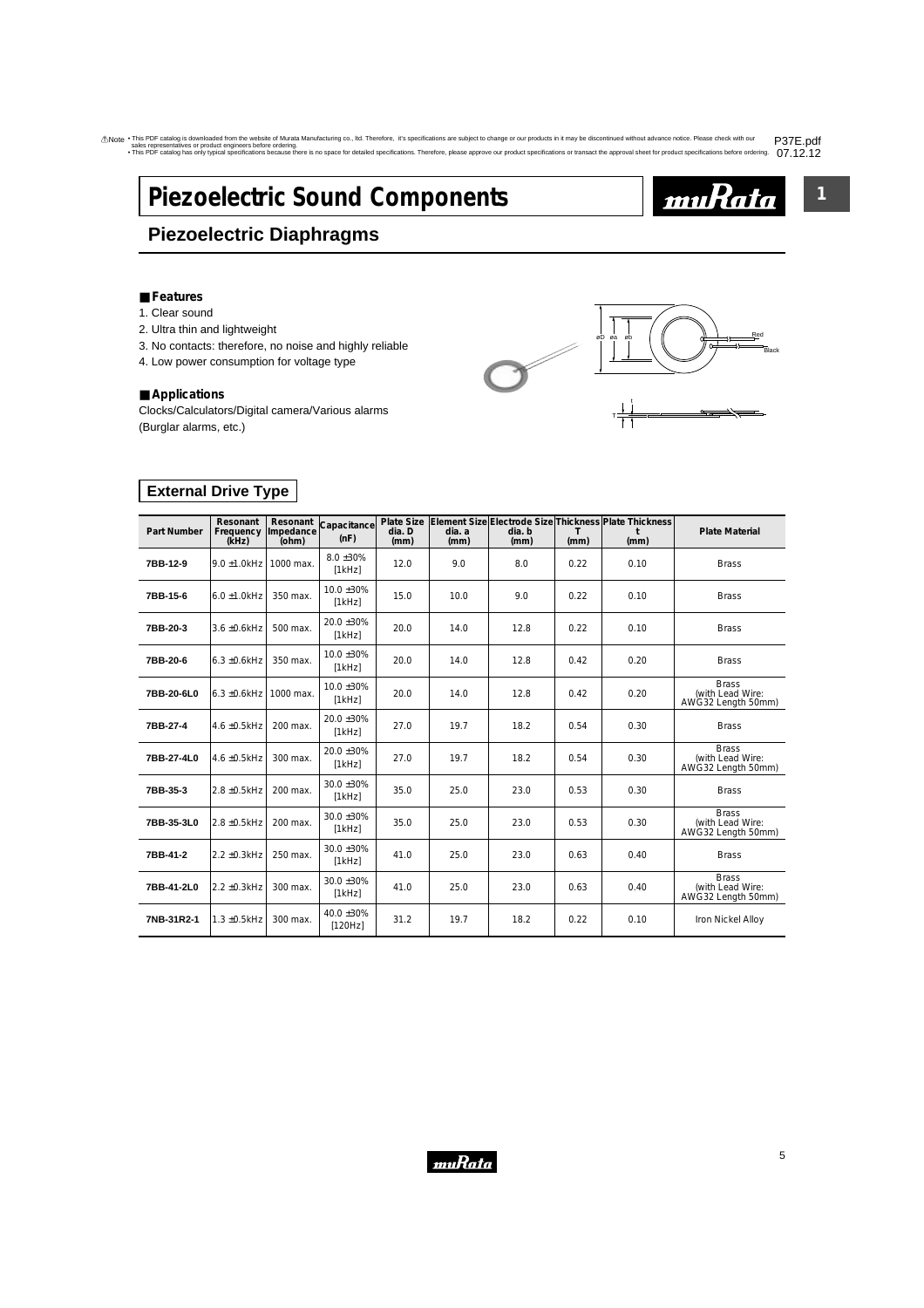<span id="page-7-0"></span>

# **Self Drive Type**

| Part Number                           | Resonant<br>Frequency<br>(kHz) | Resonant<br>Impedance<br>(ohm) | Capacitance<br>(nF)       | <b>Plate Size</b><br>dia. D<br>(mm) | dia. a<br>(mm) | dia. b<br>(mm) | т<br>(mm) | Element Size Electrode Size Thickness Plate Thickness<br>(mm) | <b>Plate Material</b>                                  |
|---------------------------------------|--------------------------------|--------------------------------|---------------------------|-------------------------------------|----------------|----------------|-----------|---------------------------------------------------------------|--------------------------------------------------------|
| 7BB-20-6C                             | $6.3 + 0.6$ kHz                | 500 max.                       | $8.5 \pm 30\%$<br>[1kHz]  | 20.0                                | 14.0           | 12.8           | 0.42      | 0.20                                                          | <b>Brass</b>                                           |
| 7BB-20-6CL0   6.3 ±0.6kHz             |                                | 800 max.                       | $8.5 \pm 30\%$<br>[1kHz]  | 20.0                                | 14.0           | 12.8           | 0.42      | 0.20                                                          | <b>Brass</b><br>(with Lead Wire:<br>AWG32 Length 50mm) |
| 7BB-27-4C                             | $4.6 \pm 0.5$ kHz              | 200 max.                       | $18.0 + 30%$<br>[1kHz]    | 27.0                                | 19.7           | 18.2           | 0.54      | 0.30                                                          | <b>Brass</b>                                           |
| 7BB-27-4CL0 4.6 ±0.5kHz               |                                | 350 max.                       | 18.0 ±30%<br>[1kHz]       | 27.0                                | 19.7           | 18.2           | 0.54      | 0.30                                                          | <b>Brass</b><br>(with Lead Wire:<br>AWG32 Length 50mm) |
| 7BB-35-3C                             | 2.8 ±0.5kHz                    | 200 max.                       | $26.0 \pm 30\%$<br>[1kHz] | 35.0                                | 25.0           | 23.0           | 0.53      | 0.30                                                          | <b>Brass</b>                                           |
| 7BB-35-3CL0                           | 2.8 ±0.5kHz                    | 200 max.                       | $26.0 \pm 30\%$<br>[1kHz] | 35.0                                | 25.0           | 23.0           | 0.53      | 0.30                                                          | <b>Brass</b><br>(with Lead Wire:<br>AWG32 Length 50mm) |
| 7BB-41-2C                             | $2.2 \pm 0.3$ kHz              | 250 max.                       | 24.0 ±30%<br>[1kHz]       | 41.0                                | 25.0           | 23.0           | 0.63      | 0.40                                                          | <b>Brass</b>                                           |
| <b>7BB-41-2CL0</b> $ 2.2 \pm 0.3$ kHz |                                | 350 max.                       | 24.0 ±30%<br>[1kHz]       | 41.0                                | 25.0           | 23.0           | 0.63      | 0.40                                                          | <b>Brass</b><br>(with Lead Wire:<br>AWG32 Length 50mm) |
| 7SB-34R7-3C                           | 3.1 ±0.3kHz                    | 150 max.                       | 24.0 ±30%<br>[1kHz]       | 34.7                                | 25.0           | 23.4           | 0.50      | 0.25                                                          | <b>Stainless</b>                                       |

### ■ **Node Diameter**

| Part Number | Node Diameter (mm) |
|-------------|--------------------|
| 7BB-20-6C   | $\phi$ 13.5        |
| 7BB-27-4C   | $\phi$ 17.5        |
| 7BB-35-3C   | 022.5              |
| 7BB-41-2C   | &0.26.5            |

• Sound diaphragms without feedback electrode also have the same node diameters.

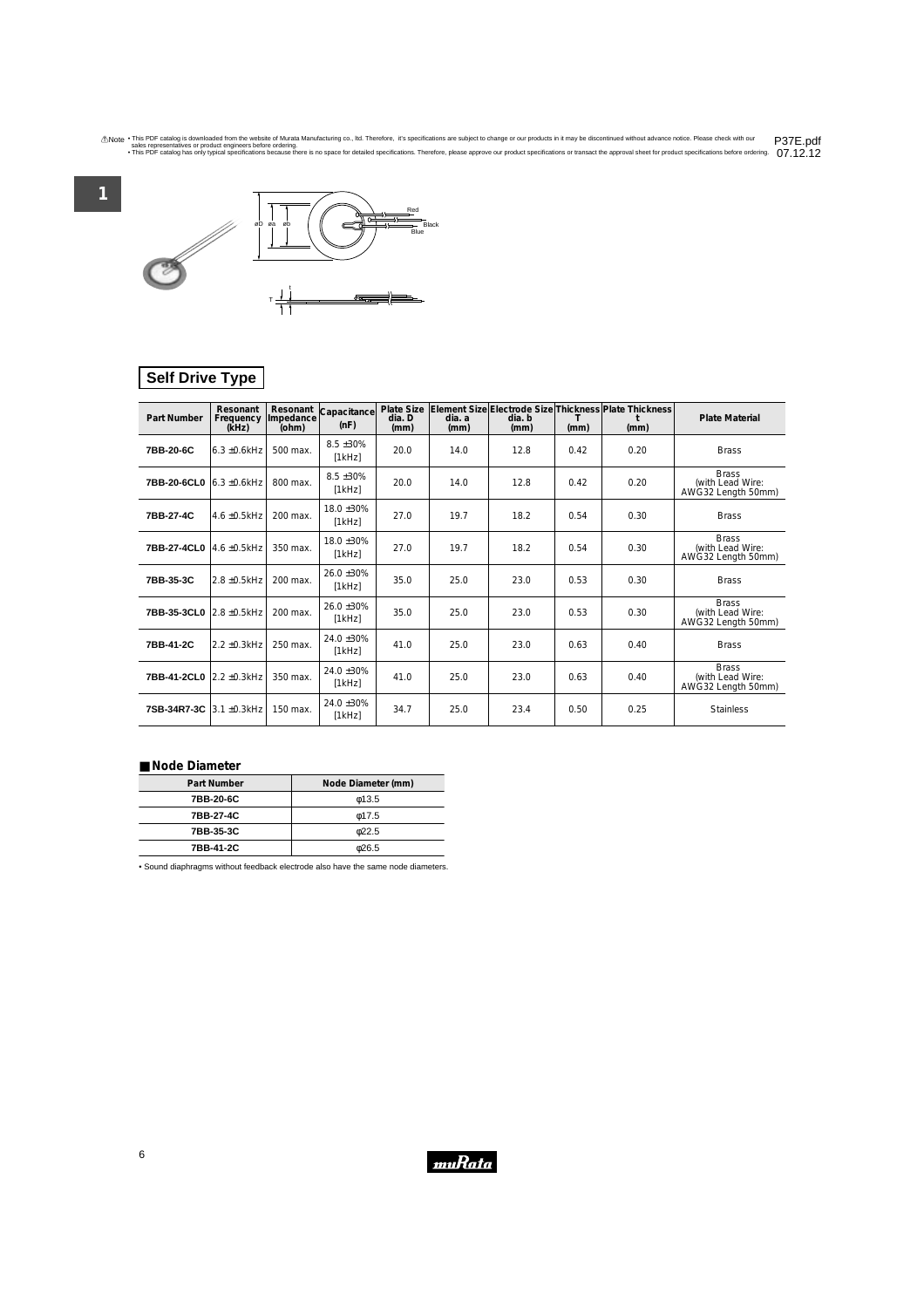## **Piezoelectric Diaphragms Notice**

**1**

### <span id="page-8-0"></span>■ **Notice** (Soldering and Mounting)

- 1. Applying load on the center area of the diaphragm may cause cracking in the ceramic element. When the diaphragm is supported by the edge, the load should be applied only around the edge.
- 2. Please consult with Murata or Murata representative if soldering of the component is needed.

### ■ **Notice (Handling)**

- 1. Please do not touch the component with bare hand because electrode may be corroded.
- 2. The component may be damaged if mechanical stress exceeding specifications is applied.
- 3. Take care to protect operating circuit from surge voltage resulting from excessive force, falling, shock or temperature change.
- 4. If DC voltage is applied to the component, silver migration may occur. Please pay full attention to avoid subjecting the component to DC voltage for long periods.
- 5. The resistor should be used as shown in Fig. A. A suitable resistance value should be chosen, preferably 1kΩ to 2kΩ. Instead of this measure, a diode may also be applied as shown in Fig. B.



6. Avoid excessive pulling of lead wire because wire may break or soldering point may come off.

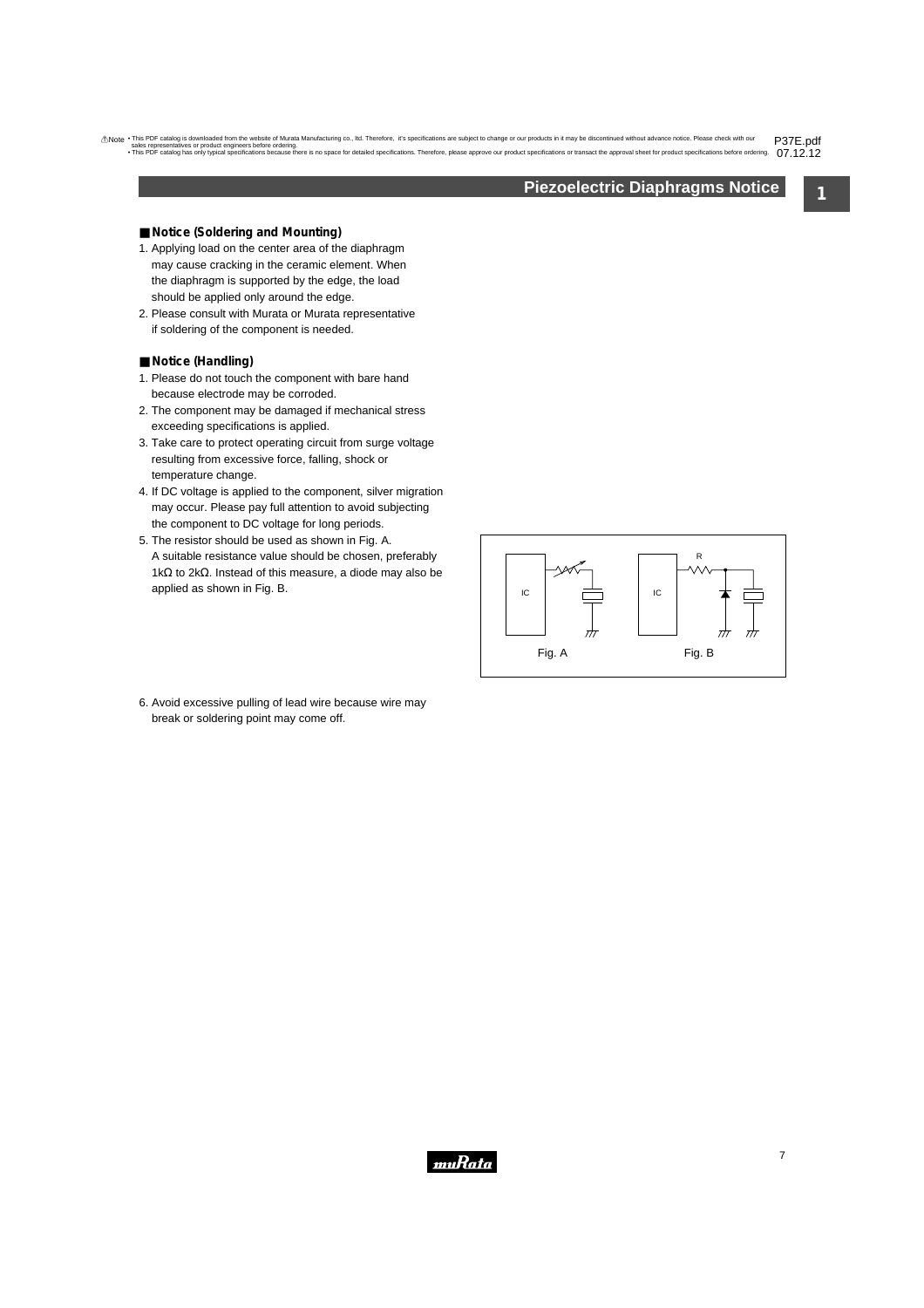# <span id="page-9-0"></span>**Piezoelectric Sound Components**



# **Piezoelectric Sounders External Drive Pin Type**

**2**

Microcomputers are widely used for microwave ovens, air conditioners, cars, toys, timers, and other alarm equipment. Externally driven piezoelectric sounders are used in digital watches, electronic calculators, telephones and other equipment. They are driven by a signal (ex.: 2048Hz or 4096Hz) from an LSI and provide melodious sound.

### ■ **Features**

- 1. Low power consumption
- 2. No contacts therefore, no noise and highly reliable

### ■ **Applications**

- 1. Various office equipment such as PPCs, printers and keyboards
- 2. Various home appliances such as microwave ovens
- 3. Confirmation sound of various audio equipment



**PKM13EPYH4002-B0**







**PKM17EPP-2002-B0**



Tol. : <sup>±</sup>0.5 **PKM17EPPH4001-B0**





11.0



12.6

Hole Pattern





**PKM22EPPH4001-B0**



Continued on the following page.  $\boxed{\nearrow}$ 



**PKM22EPPH2001-B0**



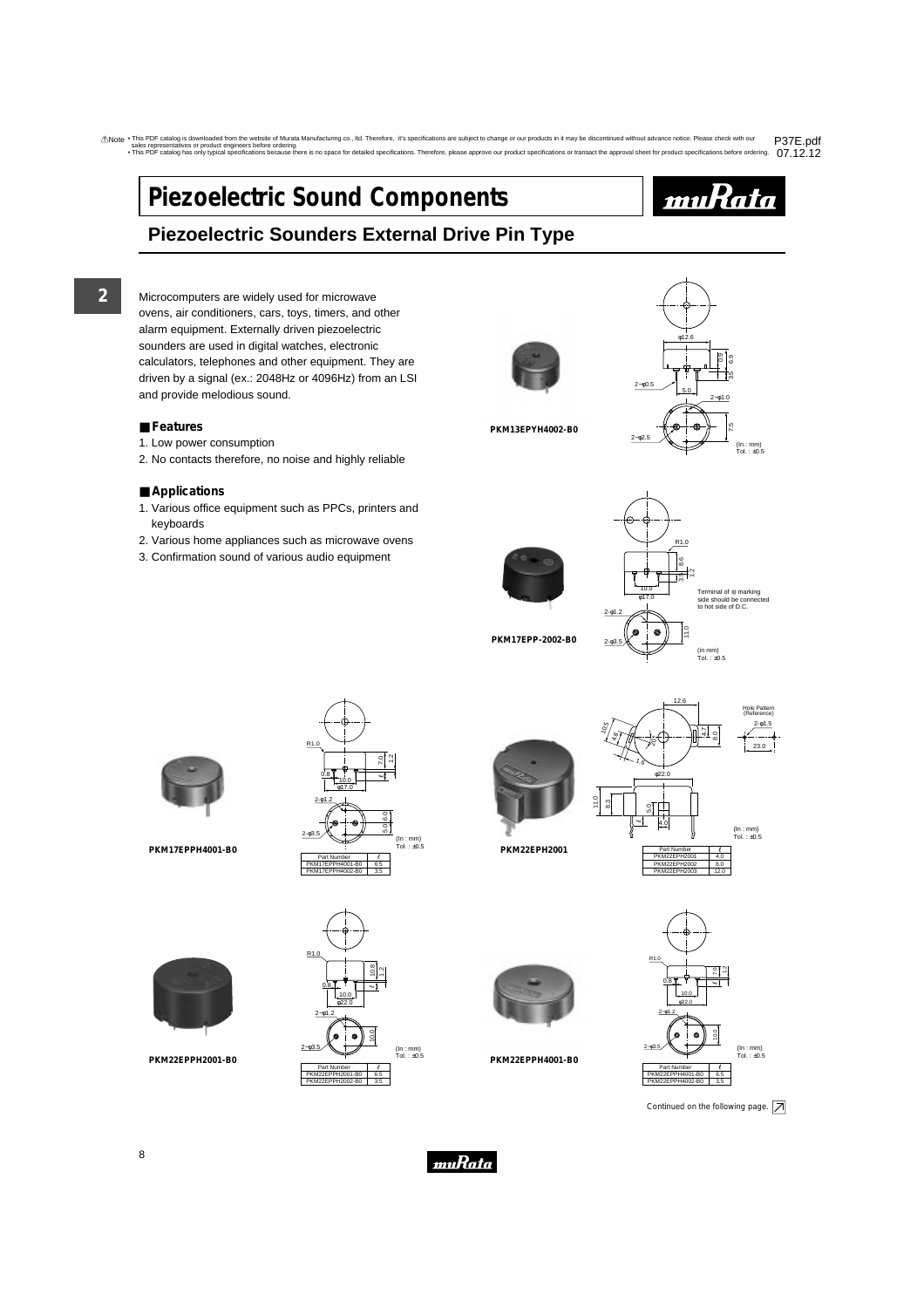$\boxed{\searrow}$  Continued from the preceding page.









**2**



1.0

**PKM22EPPH4005-B0**



| Part Number         | Sound<br><b>Pressure Level</b><br>(dB)   | <b>Sound Pressure</b><br>Level (Ref. only)<br>(dB) | Operating<br><b>Voltage Range</b> | Capacitance<br>(nF)      | Operating<br>Temp. Range<br>(°C) | Storage<br>Temp. Range<br>(°C) |
|---------------------|------------------------------------------|----------------------------------------------------|-----------------------------------|--------------------------|----------------------------------|--------------------------------|
| PKM13EPYH4002-B0    | 70 min.<br>[3Vp-p,4kHz,square wave,10cm] | 70 min.<br>[1Vrms, 4kHz, sine wave, 10cm]          | 30.0 Vp-p max.                    | $5.5 \pm 30\%$<br>[1kHz] | $-40$ to $+85$                   | $-40$ to $+85$                 |
| PKM17EPP-2002-B0    | 70 min.<br>[3Vo-p,2kHz,square wave,10cm] | 70 min.<br>[1Vrms,2kHz,sine wave,10cm]             | 25.0 Vo-p max.<br>[with polarity] | 34.0 ±30%<br>[120Hz]     | $-20$ to $+70$                   | $-30$ to $+80$                 |
| PKM17EPPH4001-B0    | 72 min.<br>[3Vp-p,4kHz,square wave,10cm] | 72 min.<br>[1Vrms, 4kHz, sine wave, 10cm]          | 25.0 Vp-p max.                    | $7.0 + 30%$<br>[1kHz]    | $-20$ to $+70$                   | $-30$ to $+80$                 |
| <b>PKM22EPH2001</b> | 75 min.<br>[3Vp-p,2kHz,square wave,10cm] | 75 min.<br>[1Vrms,2kHz,sine wave,10cm]             | 25.0 Vp-p max.                    | 17.0 ±30%<br>[120Hz]     | $-20$ to $+70$                   | $-30$ to $+80$                 |
| PKM22EPPH2001-B0    | 70 min.<br>[3Vp-p,2kHz,square wave,10cm] | 70 min.<br>[1Vrms,2kHz,sine wave,10cm]             | 25.0 Vp-p max.                    | $19.0 + 30%$<br>[120Hz]  | $-20$ to $+70$                   | $-30$ to $+80$                 |
| PKM22EPPH4001-B0    | 75 min.<br>[3Vp-p,4kHz,square wave,10cm] | 75 min.<br>[1Vrms, 4kHz, sine wave, 10cm]          | 25.0 Vp-p max.                    | 12.0 ±30%<br>[1kHz]      | $-20$ to $+70$                   | $-30$ to $+80$                 |
| PKM22EPPH4005-B0    | 75 min.<br>[3Vp-p,4kHz,square wave,10cm] | 75 min.<br>[1Vrms, 4kHz, sine wave, 10cm]          | 25.0 Vp-p max.                    | $12.0 + 30%$<br>[1kHz]   | $-20$ to $+70$                   | $-30$ to $+80$                 |
| PKM22EPPH4007-B0    | 85 min.<br>[3Vp-p,4kHz,square wave,10cm] | 85 min.<br>[1Vrms, 4kHz, sine wave, 10cm]          | 25.0 Vp-p max.                    | 12.0 ±30%<br>[1kHz]      | $-20$ to $+70$                   | $-30$ to $+80$                 |
| PKM22EPTH2001-B0    | 70 min.<br>[3Vp-p,2kHz,square wave,10cm] | 70 min.<br>[1Vrms,2kHz,sine wave,10cm]             | 25.0 Vp-p max.                    | 19.0 ±30%<br>[120Hz]     | $-20$ to $+70$                   | $-30$ to $+80$                 |

muRata

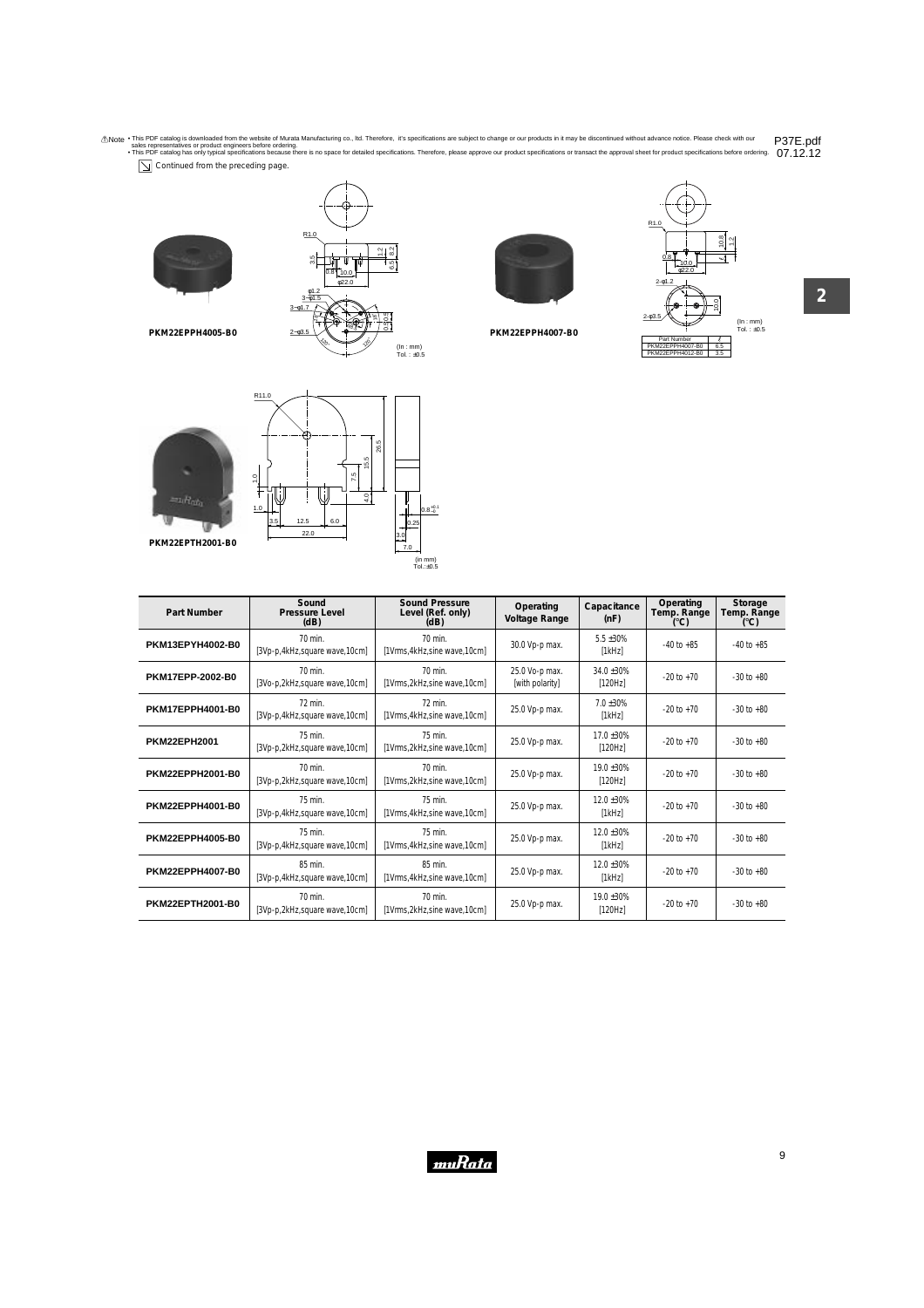



















**PKM22EPH2001**



**PKM22EPPH4001-B0**







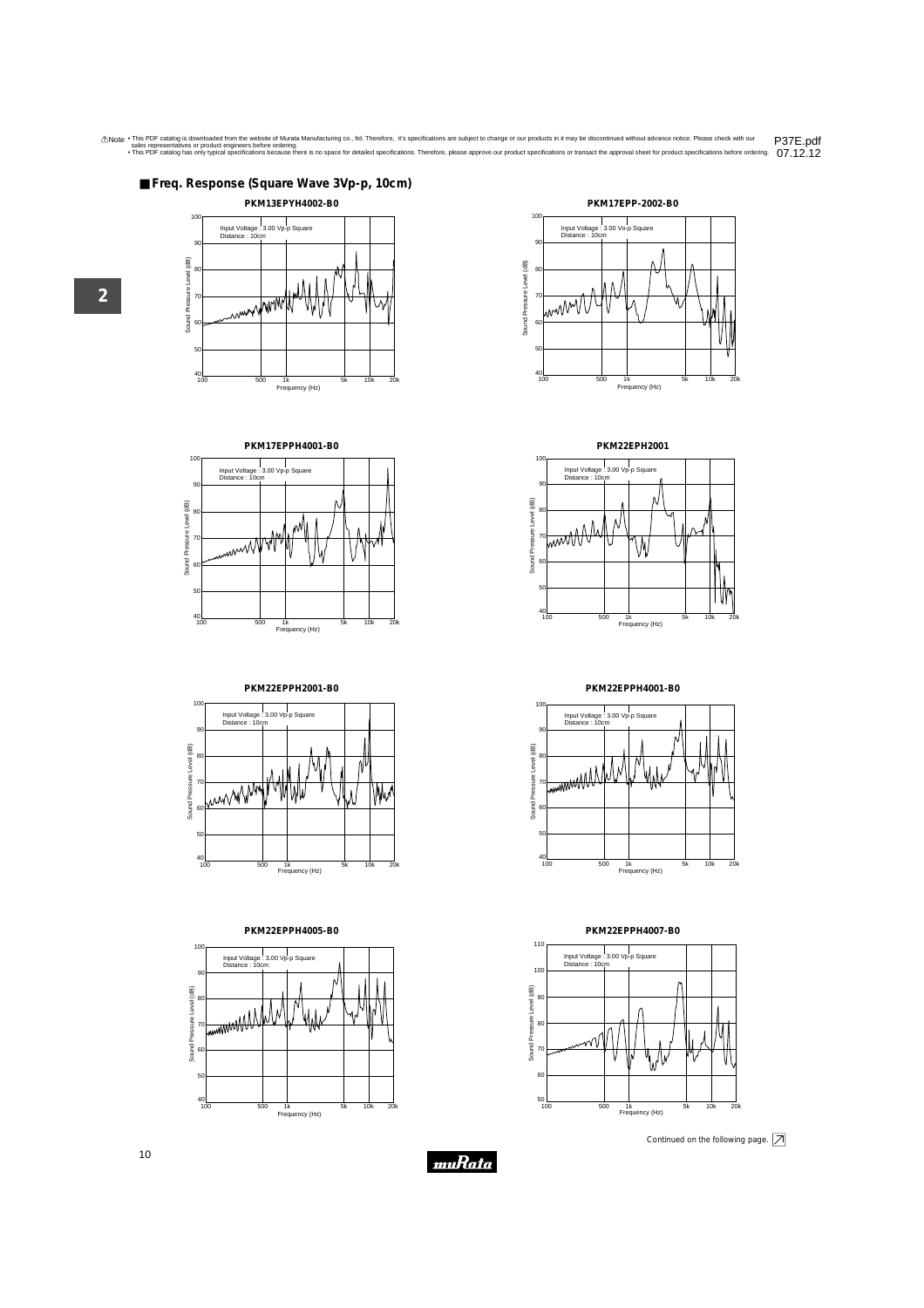$\boxed{\searrow}$  Continued from the preceding page.

### ■ **Freq. Response (Square Wave 3Vp-p, 10cm)**



### ■ **Freq. Response (Sine Wave 1Vrms, 10cm) PKM13EPYH4002-B0**



### **PKM17EPPH4001-B0**



### **PKM22EPPH2001-B0**



**PKM17EPP-2002-B0**



**PKM22EPH2001**



**PKM22EPPH4001-B0**



muRata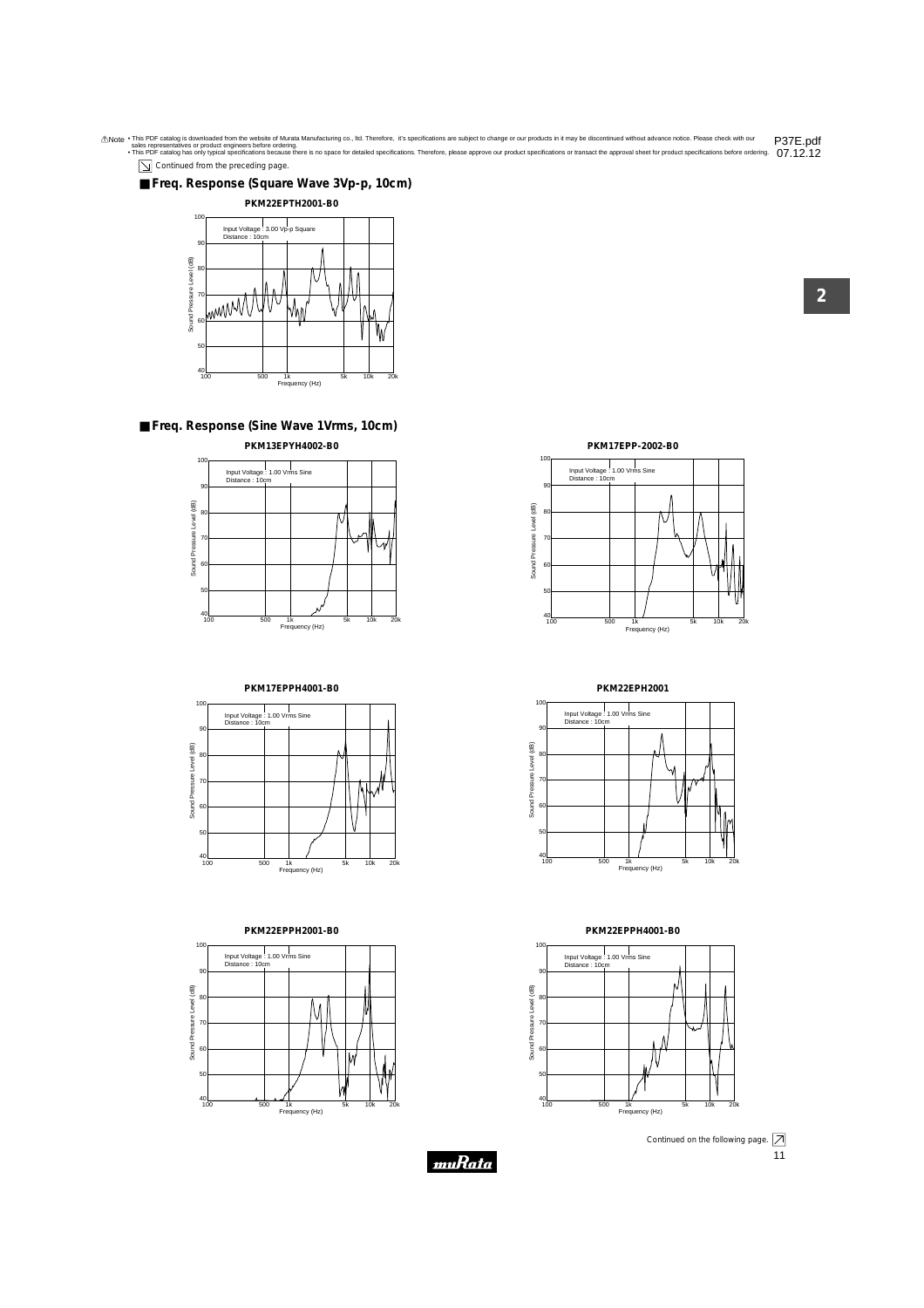$\boxed{\searrow}$  Continued from the preceding page.

■ **Freq. Response (Sine Wave 1Vrms, 10cm)**

### **PKM22EPPH4005-B0**









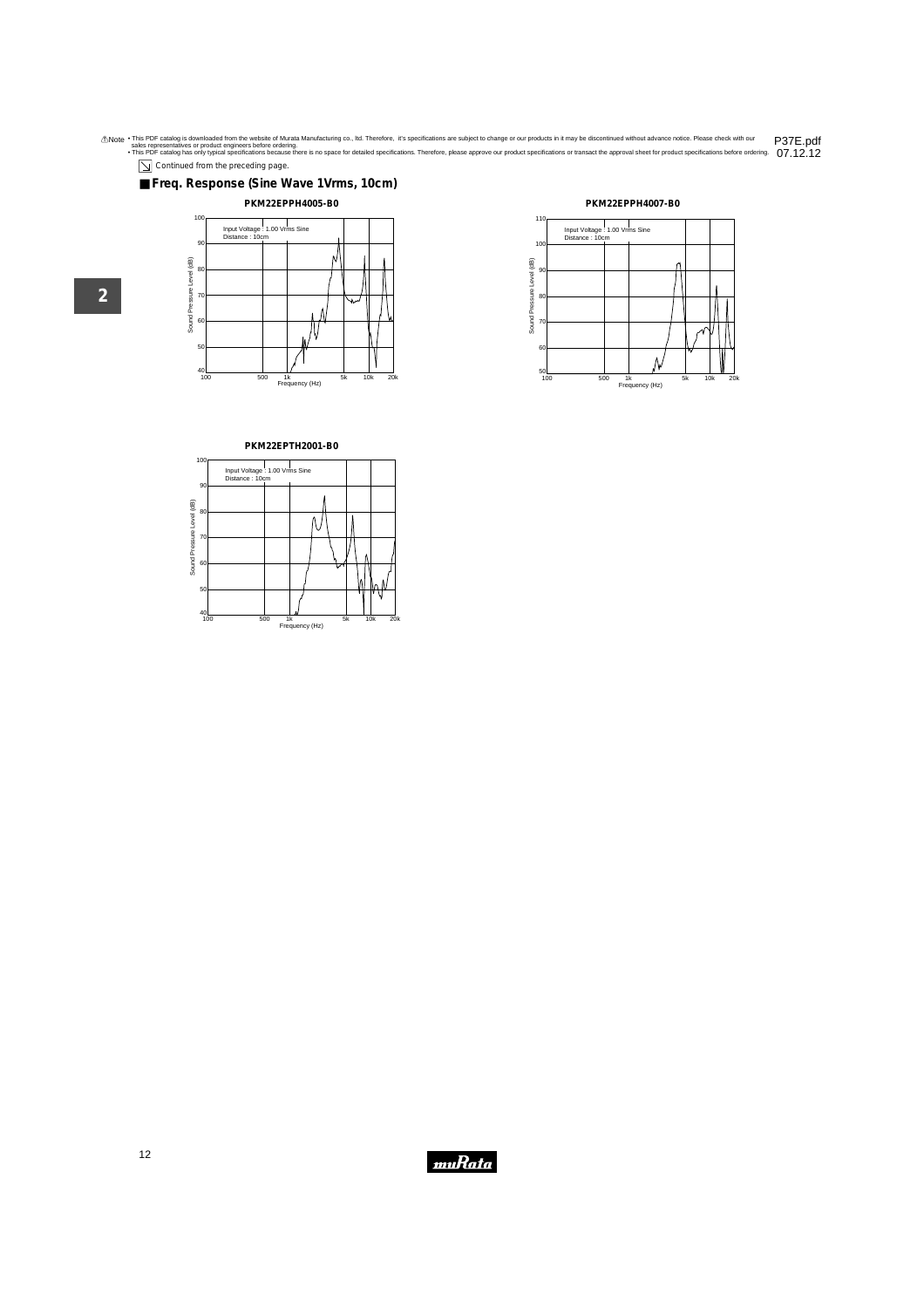# <span id="page-14-0"></span>**Piezoelectric Sound Components**



# **Piezoelectric Sounders External Drive Pin Type Taping**

Taking advantage of extensive automatic insertion design technology and materials experience, Murata has developed standard taping type piezoelectric sounders.

This Murata technology supports labor and cost saving activities.

### ■ **Features**

- 1. Lead dimension: Improved mouting reliability (cut & clinch) due to round terminal
- 2. High and stable mountability
- 3. Ammo packaging





**3**

| Part Number      | Sound<br>Pressure Level<br>(dB)          | Sound Pressure<br>Level (Ref. only)<br>(dB) | Operating<br><b>Voltage Range</b> | Capacitance<br>(nF)      | Operating<br>Temp. Range<br>U | Storage<br>Temp. Range<br>(°C) |
|------------------|------------------------------------------|---------------------------------------------|-----------------------------------|--------------------------|-------------------------------|--------------------------------|
| PKM13EPYH4000-A0 | 70 min.<br>[3Vp-p,4kHz,square wave,10cm] | 70 min.<br>[1Vrms, 4kHz, sine wave, 10cm]   | 30.0 Vp-p max.                    | $5.5 \pm 30\%$<br>[1kHz] | $-40$ to $+85$                | $-40$ to $+85$                 |

### ■ **Freq. Response (Square Wave 3Vp-p, 10cm)**



## ■ **Freq. Response (Sine Wave 1Vrms, 10cm)**



Continued on the following page.  $\boxed{\nearrow}$ 

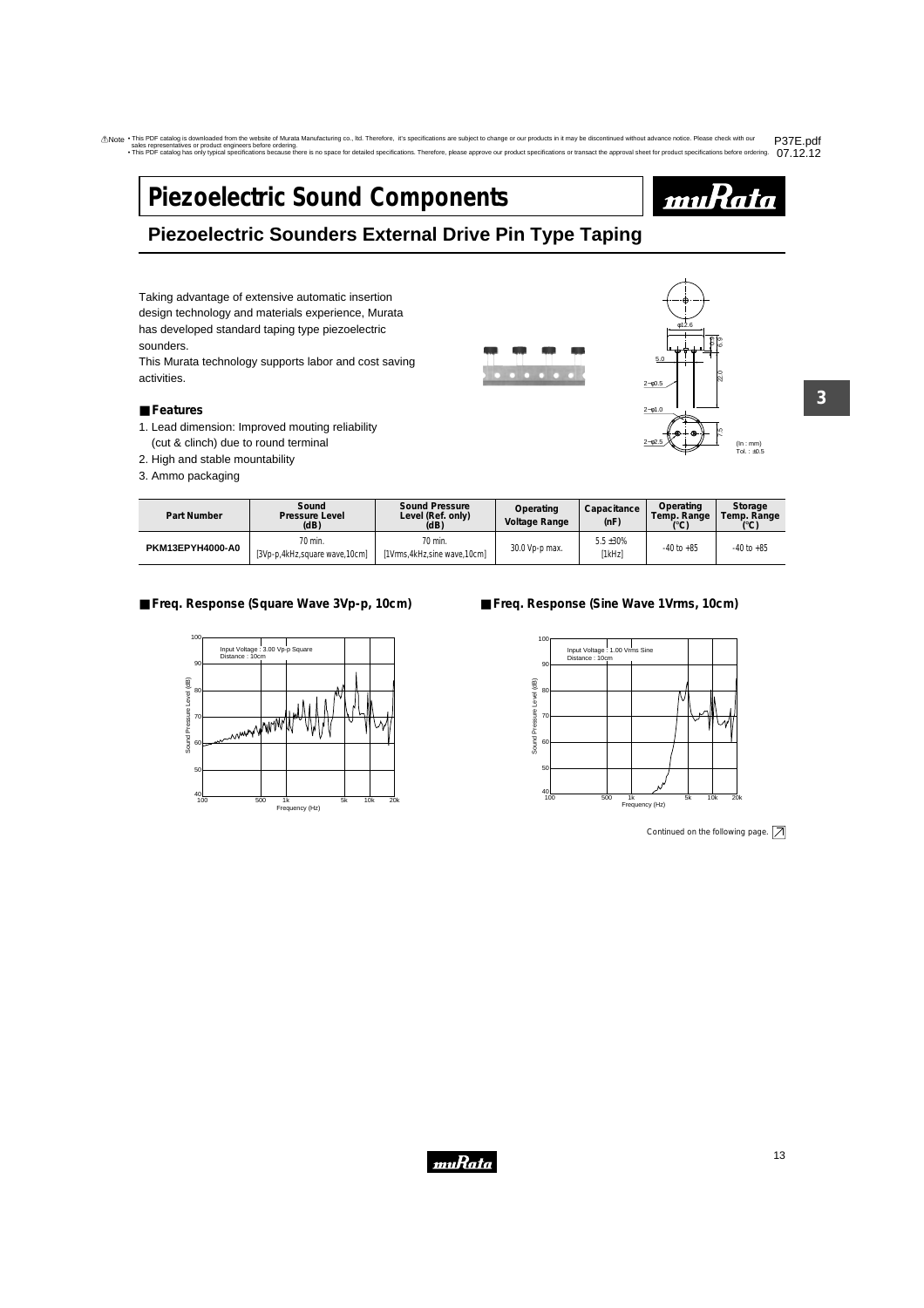$\boxed{\searrow}$  Continued from the preceding page.

## ■ **Taping Dimension**







| Item                                                             | Code           | <b>Nominal Value</b> | Tol.                     | Remarks                                          |
|------------------------------------------------------------------|----------------|----------------------|--------------------------|--------------------------------------------------|
| Width of diameter                                                | D              | ø12.6                | ±0.5                     |                                                  |
| Height of component                                              | A              | 6.9                  | ±0.5                     |                                                  |
| Dimensions of terminal                                           | d <sub>1</sub> | $\varnothing$ 0.5    | ±0.1                     |                                                  |
| Lead length under the<br>hold down tape                          | L1             | 8.0 min.             |                          |                                                  |
| Pitch of component                                               | P              | 25.4                 | $+0.5$                   |                                                  |
| Pitch of sprocket                                                | P <sub>0</sub> | 12.7                 | ±0.2                     | Tolerance for Pitches 10XPo=127±2mm              |
| Length from hole center to lead                                  | P <sub>1</sub> | 3.85                 | ±0.7                     |                                                  |
| Length from hole center to<br>component center                   | P <sub>2</sub> | 6.35                 | ±0.7                     |                                                  |
| Lead spacing                                                     | F              | 5.0                  | ±0.5                     |                                                  |
| Slant forward or backward                                        | dh             | $\Omega$             | ±1.0                     | $360^\circ$ : 1mm max.                           |
| Width of carrier tape                                            | W              | 18.0                 | ±0.5                     |                                                  |
| Width of hold down tape                                          | W <sub>0</sub> | 12.5 min.            | $\overline{\phantom{0}}$ | Hold down tape does not exceed the carrier tape. |
| Position of sprocket hole                                        | W <sub>1</sub> | 9.0                  | $+0.5$                   |                                                  |
| Gap of hold down tape and<br>carrier tape                        | W <sub>2</sub> | 2.0 max.             |                          |                                                  |
| Distance between the center of<br>sprocket hole and lead stopper | H <sub>0</sub> | 18.0                 | ±0.5                     |                                                  |
| Total height of component                                        | H1             | 26.0 max.            | $\overline{\phantom{0}}$ |                                                  |
| Diameter of sprocket hole                                        | D <sub>0</sub> | ø4.0                 | ±0.2                     |                                                  |
| Total thickness of tape                                          | $\mathbf{t}$   | 0.6                  | ±0.2                     |                                                  |
| Body tilt                                                        | dS             | 0                    | ±1.0                     |                                                  |

muRata

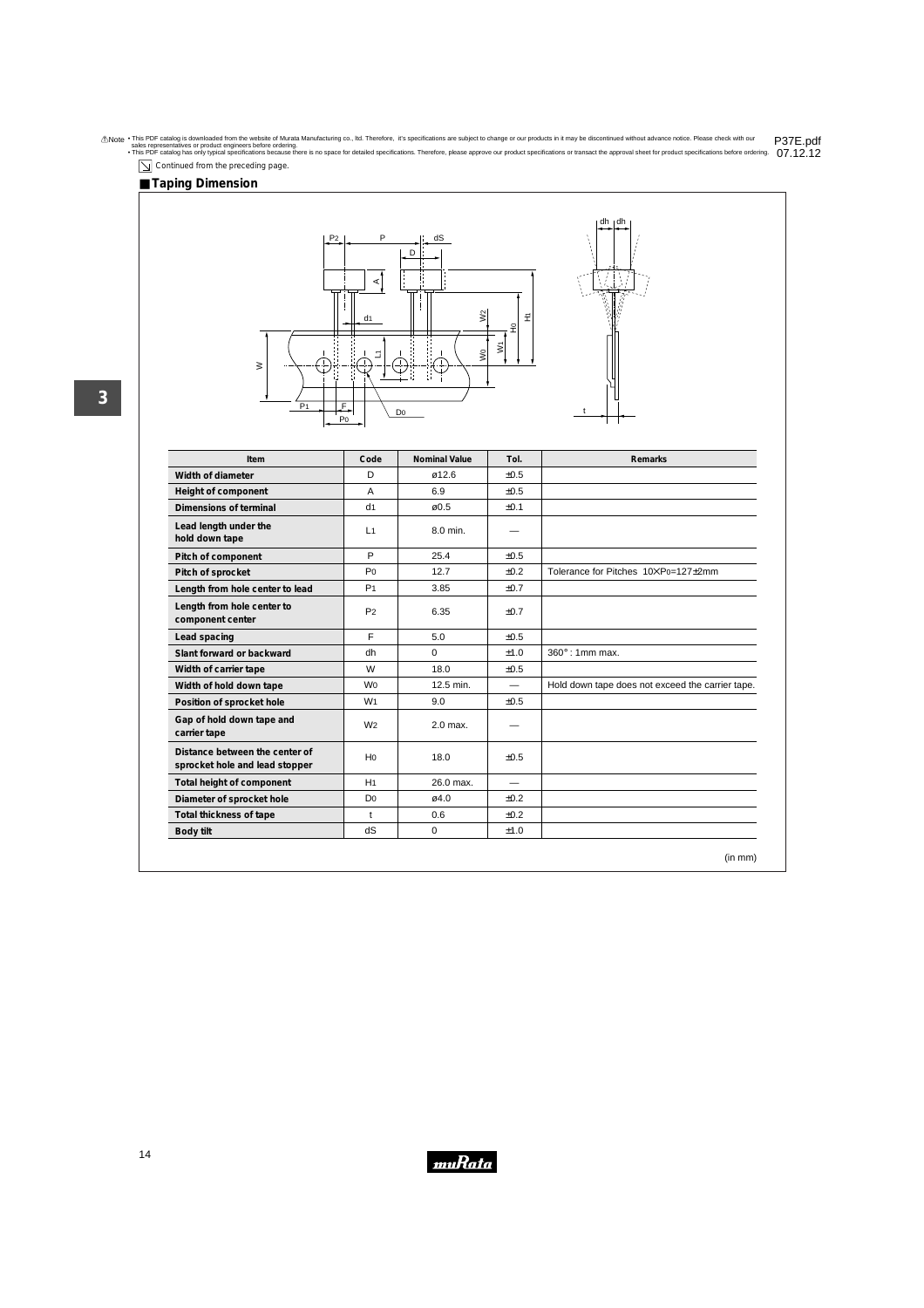# <span id="page-16-0"></span>**Piezoelectric Sound Components**



# **Piezoelectric Sounders External Drive Lead Wire Type**

Microcomputers are widely used for microwave ovens, air conditioners, cars, toys, timers, and other alarm equipment. Externally driven piezoelectric sounders are used in digital watches, electronic calculators, telephones and other equipment. They are driven by a signal (ex.: 2048Hz or 4096Hz) from an LSI and provide melodious sound.

### ■ **Features**

- 1. Low power consumption
- 2. No contacts therefore, no noise and highly reliable

### ■ **Applications**

- 1. Various office equipment such as PPCs, printers and keyboards
- 2. Various home appliances such as microwave ovens
- 3. Confirmation sound of various audio equipment





(In : mm) Tol. : ±0.5





**4**

| Part Number         | Sound<br>Pressure Level<br>(dB)          | <b>Sound Pressure</b><br>Level (Ref. only)<br>(dB) | Operating<br>Voltage Range | Capacitance<br>(nF)      | Operating<br>Temp. Range<br>(°C) | Storage<br>Temp. Range |
|---------------------|------------------------------------------|----------------------------------------------------|----------------------------|--------------------------|----------------------------------|------------------------|
| <b>PKM17EWH2001</b> | 72 min.<br>[3Vp-p,2kHz,square wave,10cm] | 70 min.<br>[1Vrms,2kHz,sine wave,10cm]             | 7.0 Vp-p max.              | 40.0 ±30%<br>[120Hz]     | $-20$ to $+70$                   | $-30$ to $+80$         |
| <b>PKM17EWH4000</b> | 75 min.<br>[3Vp-p,4kHz,square wave,10cm] | 70 min.<br>1Vrms, 4kHz, sine wave, 10cm]           | 25.0 Vp-p max.             | $9.5 \pm 30\%$<br>[1kHz] | $-20$ to $+70$                   | $-30$ to $+80$         |

## ■ **Freq. Response (Square Wave 3Vp-p, 10cm)**





Continued on the following page.  $\boxed{\nearrow}$ 

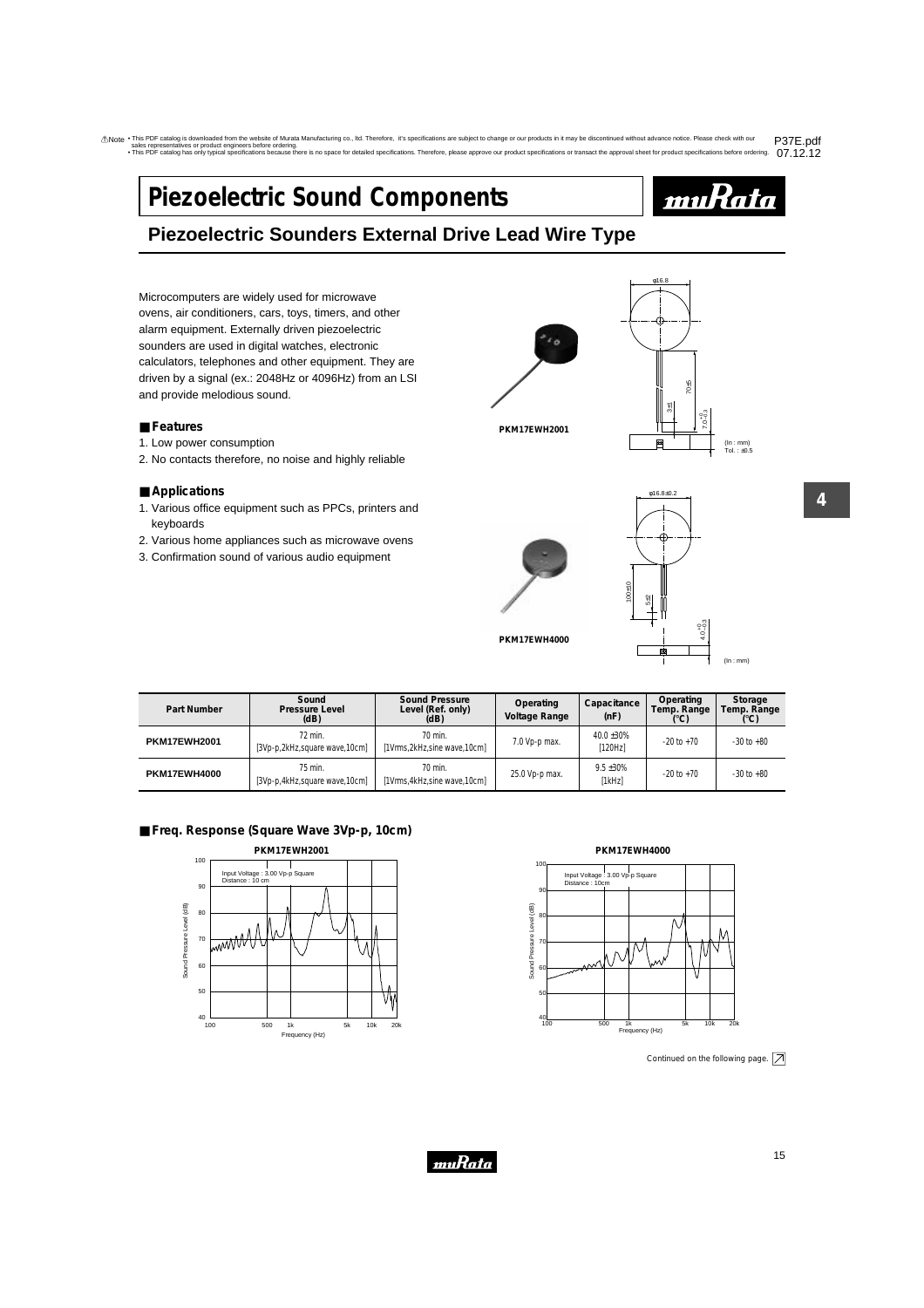$\boxed{\searrow}$  Continued from the preceding page.







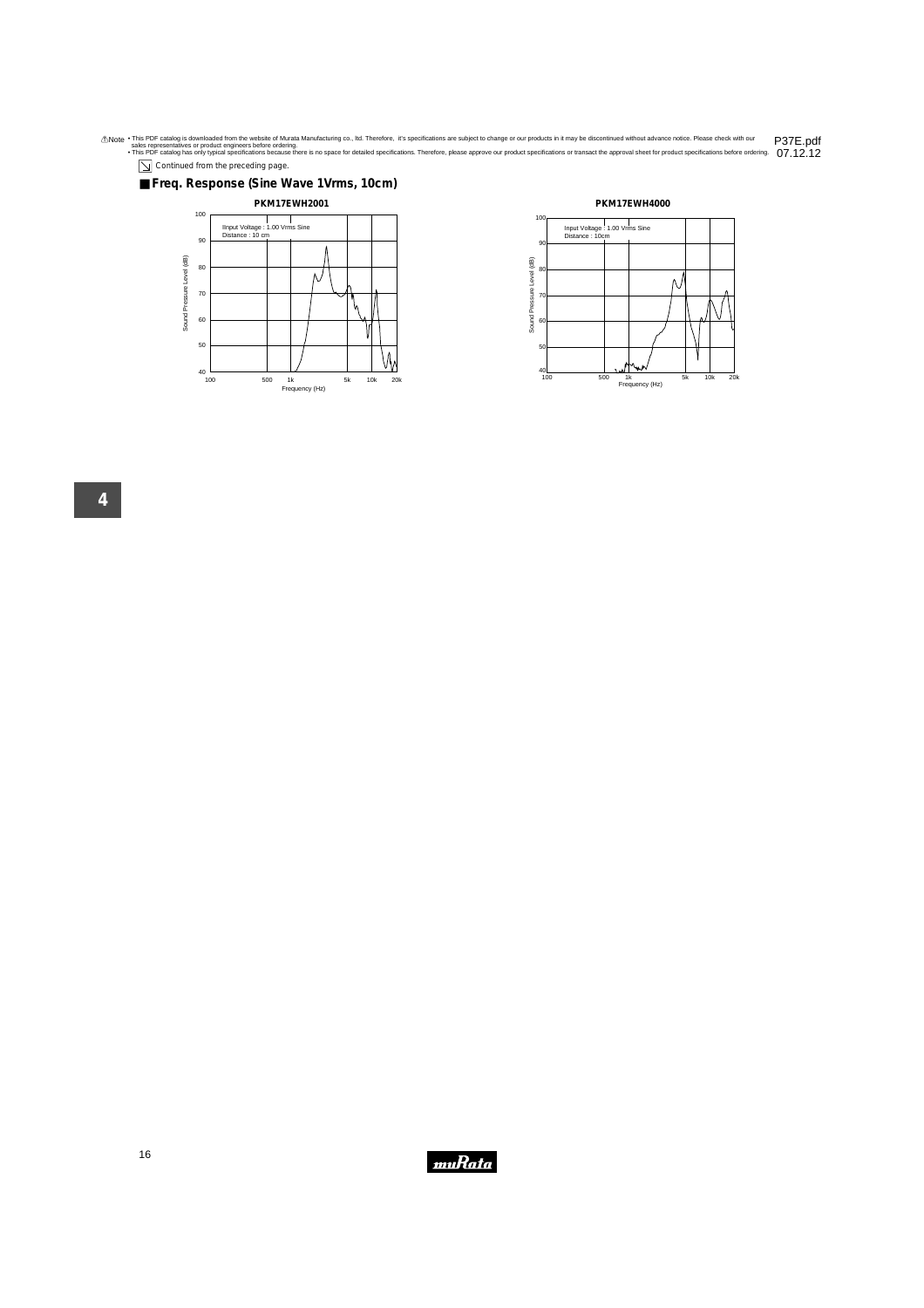# <span id="page-18-0"></span>**Piezoelectric Sound Components**



# **Piezoelectric Sounders External Drive SMD Type**

Taking advantage of extensive acoustic and mechanical design technology and high performance ceramics, Murata has developed SMD piezoelectric sounders that suit the thin, high-density design of electronic equipment.

### ■ **Features**

- 1. Small, thin and lightweight
- 2. High sound pressure level and clear sound
- 3. Reflowable
- 4. Tape & Reel supply

( ) : Ref. only **PKLCS1212E2000-R1**



Tol. ±0.2 (in mm)





(in mm) Tol. ±0.2 ( ) : Ref. only

**5**

| Part Number       | Sound Pressure Level<br>(dB)             |         | Operating<br>Temp. Range<br>(°C) | Storage<br>Temp. Range<br>(°C) | <b>Use</b>                 |
|-------------------|------------------------------------------|---------|----------------------------------|--------------------------------|----------------------------|
| PKLCS1212E2000-R1 | 70 min.[3Vp-p,2kHz,square wave,10cm]     | 25 max. | $-20$ to $+70$                   | $-30$ to $+80$                 | For consumer electronics   |
| PKLCS1212E20A0-R1 | 70 min. [3Vp-p, 2kHz, square wave, 10cm] | 25 max. | $-40$ to $+85$                   | $-40$ to $+85$                 | For automotive electronics |
| PKLCS1212E4001-R1 | 75 min. [3Vp-p, 4kHz, square wave, 10cm] | 25 max. | $-20$ to $+70$                   | $-30$ to $+80$                 | For consumer electronics   |
| PKLCS1212E40A1-R1 | 75 min. [3Vp-p, 4kHz, square wave, 10cm] | 25 max. | $-40$ to $+85$                   | $-40$ to $+85$                 | For automotive electronics |

### ■ **Standard Land Pattern Dimensions**



(in mm)

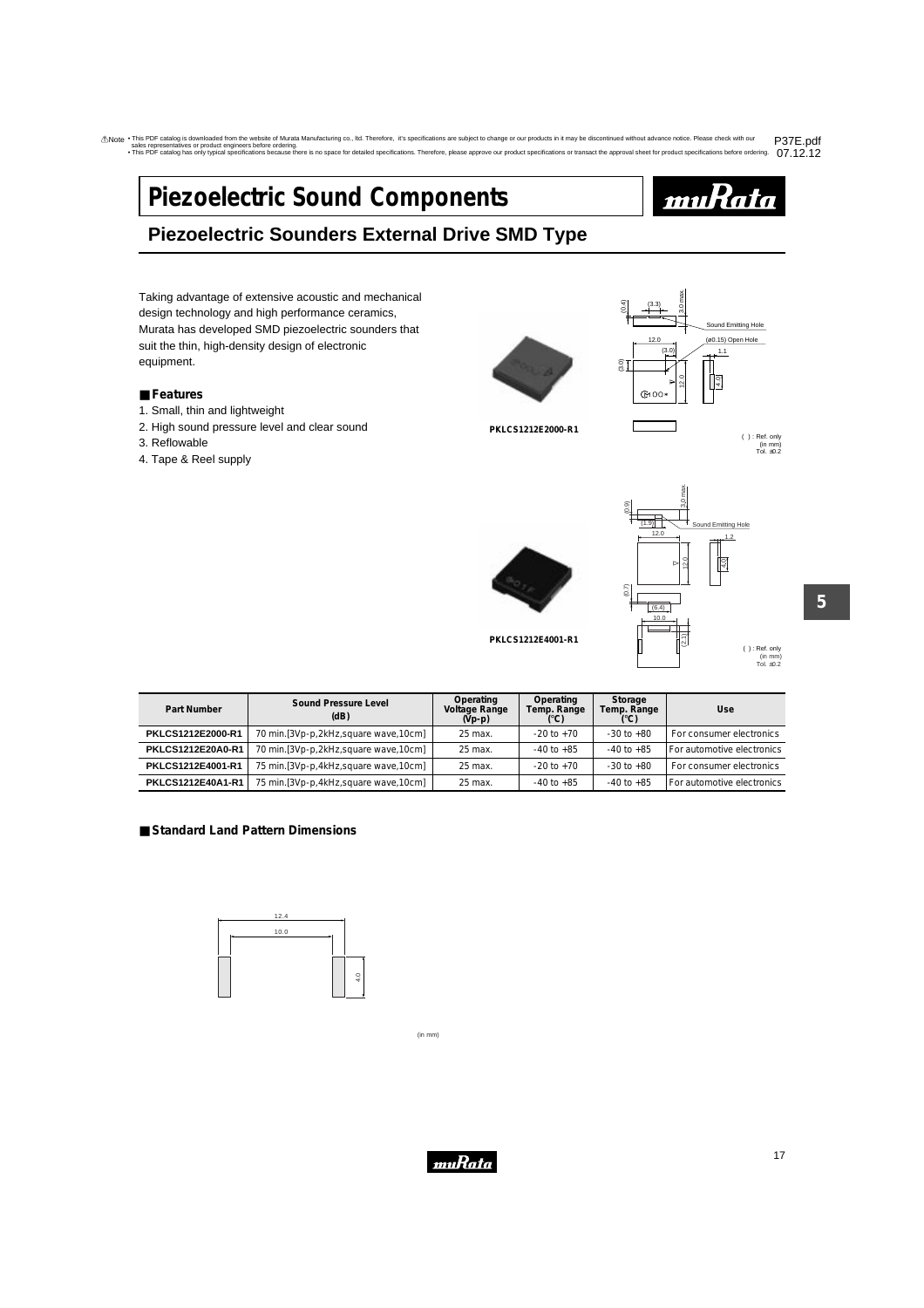

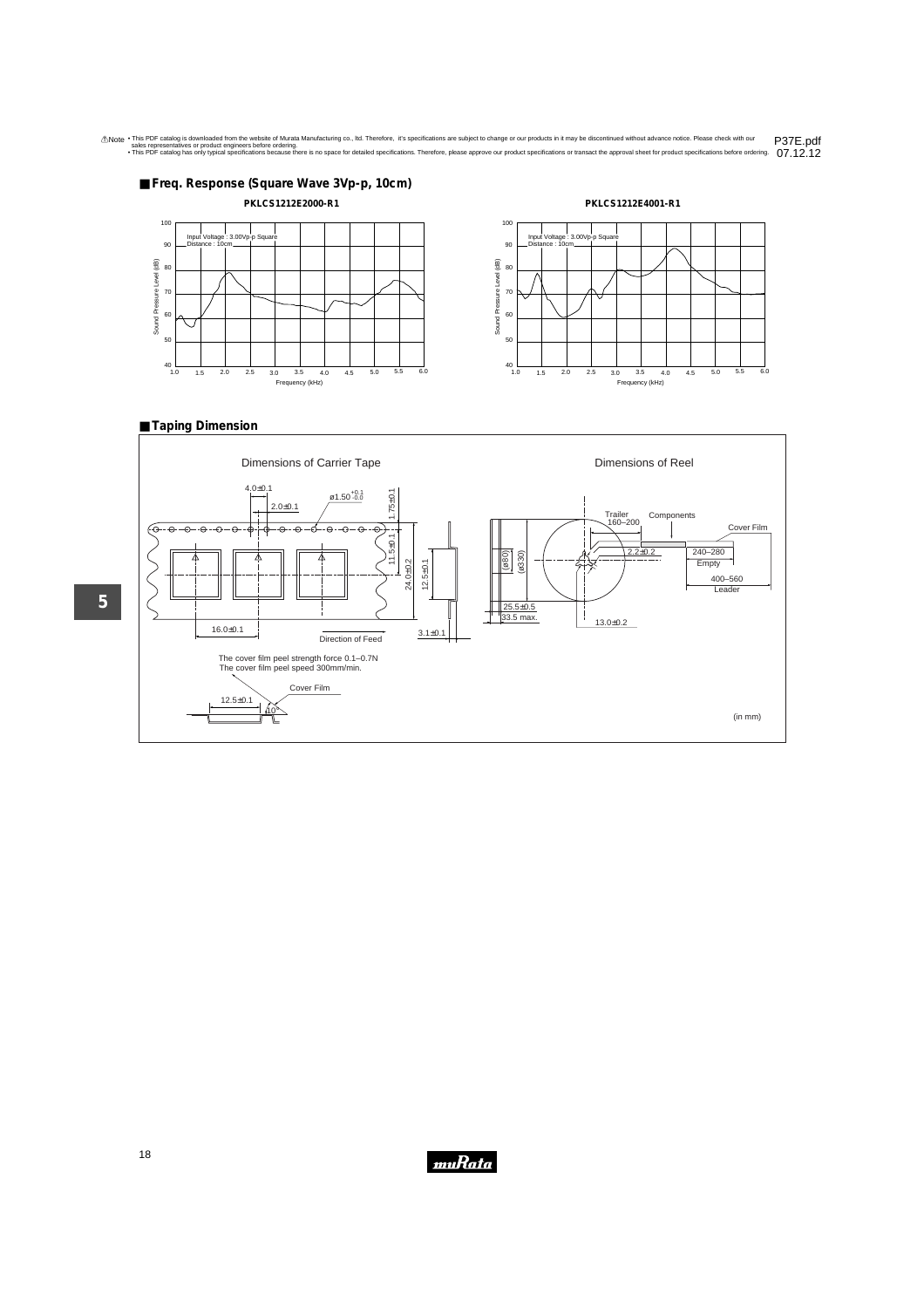## **Piezoelectric Sounders (External Drive) Circuit/Notice**

### <span id="page-20-0"></span>■ Circuit

- The following are examples of externally driven circuits. (1) Unstable multi-vibrator using Tr.
- (2) Circuits using inverters or NAND gates.



### ■ **Notice (Soldering and Mounting)**

Washing of the component is not acceptable, because it is not sealed.

### ■ **Notice** (Handling)

- 1. The component may be damaged if mechanical stress exceeding specifications is applied.
- 2. Take care to protect operating circuit from surge voltage resulting from excessive force, falling, shock or temperature change.
- 3. If DC voltage is applied to the component, silver migration may occur. Please pay full attention to avoid subjecting the component to DC voltage for long periods.
- 4. The resistor should be used as shown in Fig. A. A suitable resistance value should be chosen, preferably 1kΩ to 2kΩ. Instead of this measure, a diode may also be applied as shown in Fig. B.



5. Avoid excessive pulling of lead wire because wire may break or soldering point may come off.

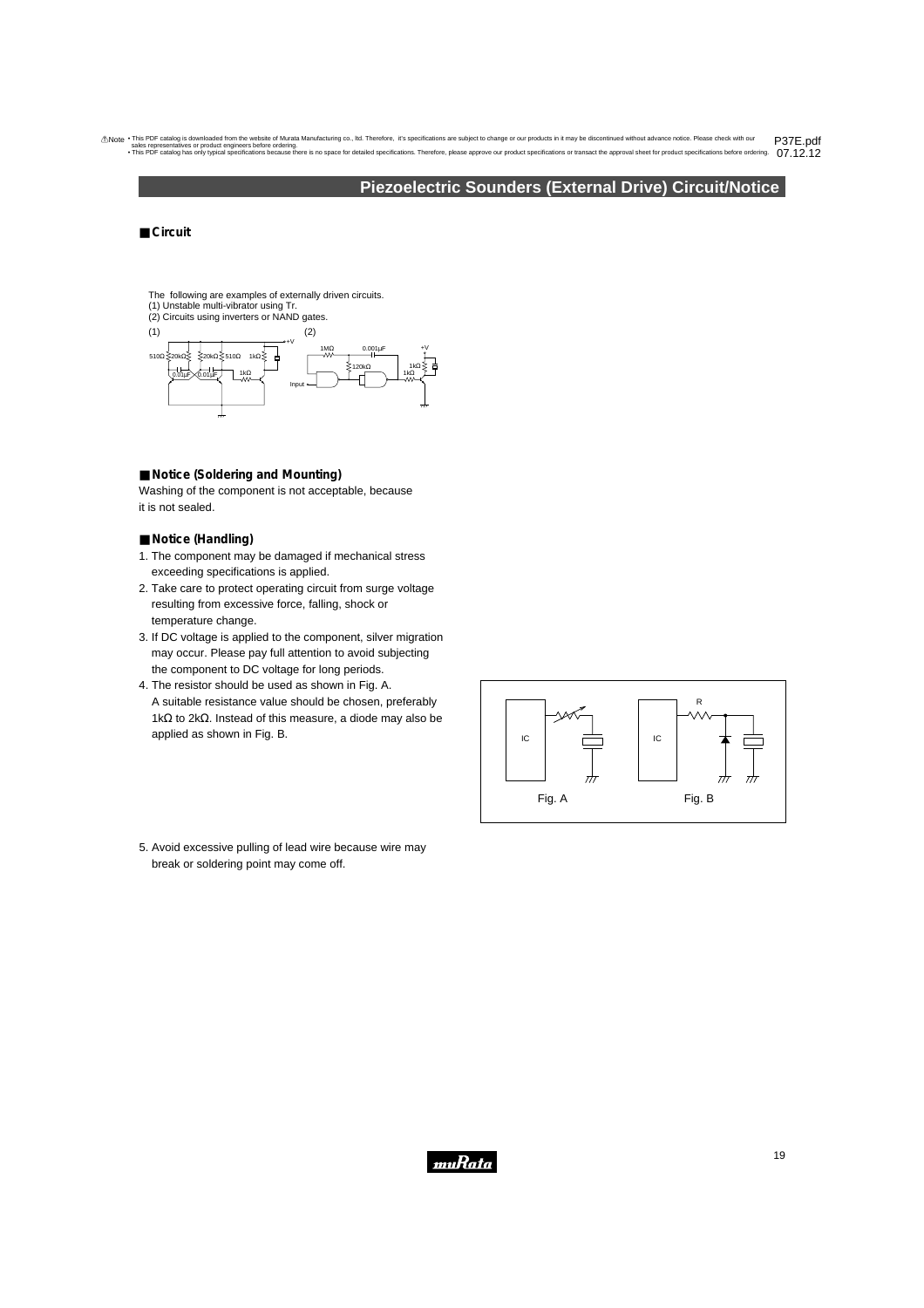# <span id="page-21-0"></span>**Piezoelectric Sound Components**



# **Piezoelectric Ringers (PIEZORINGER<sup>®</sup>)**

As the result of rapid development of ICs in telephones, demand for piezoelectric sounders as telephone ringers has also rapidly increased. To effectively satisfy this rising demand, Murata provides a suitable piezoelectric sounder called "PIEZORINGER" with the following features.

### ■ **Features**

- 1. Extremely clear sound
- 2. Since it is voltage driven, the power consumption is quite negligible.
- 3. It can be driven directly from ICs.
- 4. Thin and lightweight



# **Pin Type**

| Part Number   | Sound<br><b>Pressure Level</b><br>(dB)      | <b>Sound Pressure</b><br>Level (Ref. only)<br>(dB) | Operating<br><b>Voltage Range</b> | Capacitance<br>(nF)             | Operating<br>Temp. Range<br>(°C) | Storage<br>Temp. Range |
|---------------|---------------------------------------------|----------------------------------------------------|-----------------------------------|---------------------------------|----------------------------------|------------------------|
| PKM33EPH1201C | 68 min.<br>[30Vp-p.1.2kHz, square wave, 1m] | 65 min.<br>[1Vrms, 1.2kHz, sine wave, 10cm]        | 40.0 Vp-p max.                    | 40.0 ±30%<br><sup>1</sup> 120Hz | $-20$ to $+70$                   | $-30$ to $+80$         |

(In : mm) Tol. : ±0.5

# **Lead Wire Type**

| Part Number          | Sound<br>Pressure Level<br>(dB)             | <b>Sound Pressure</b><br>Level (Ref. only)<br>(dB) | Operating<br>Voltage Range | Capacitance<br>(nF)  | Operating<br>Temp. Range<br>(°C) | Storage<br>Temp. Range<br>(°C) |
|----------------------|---------------------------------------------|----------------------------------------------------|----------------------------|----------------------|----------------------------------|--------------------------------|
| <b>PKM34EWH1101C</b> | 70 min.<br>[30Vp-p.1.1kHz, square wave, 1m] | $60$ min.<br>[1Vrms,1.1kHz,sine wave,10cm]         | 40.0 Vp-p max.             | 40.0 ±30%<br>[120Hz] | $-20$ to $+70$                   | $-30$ to $+80$                 |
| PKM34EWH1201C        | 70 min.<br>[30Vp-p,1.2kHz, square wave, 1m] | $60$ min.<br>[1Vrms,1.2kHz,sine wave,10cm]         | 60.0 Vp-p max.             | 32.0 ±30%<br>[120Hz] | $-20$ to $+70$                   | $-30$ to $+80$                 |
| PKM44EWH1001C        | 75 min.<br>[30Vp-p,1kHz,square wave,1m]     | 70 min.<br>[1Vrms,1kHz,sine wave,10cm]             | 30.0 Vp-p max.             | 68.0 ±30%<br>[120Hz] | $-20$ to $+70$                   | $-30$ to $+80$                 |



**PKM33EPH1201C**





# <u>muRata</u>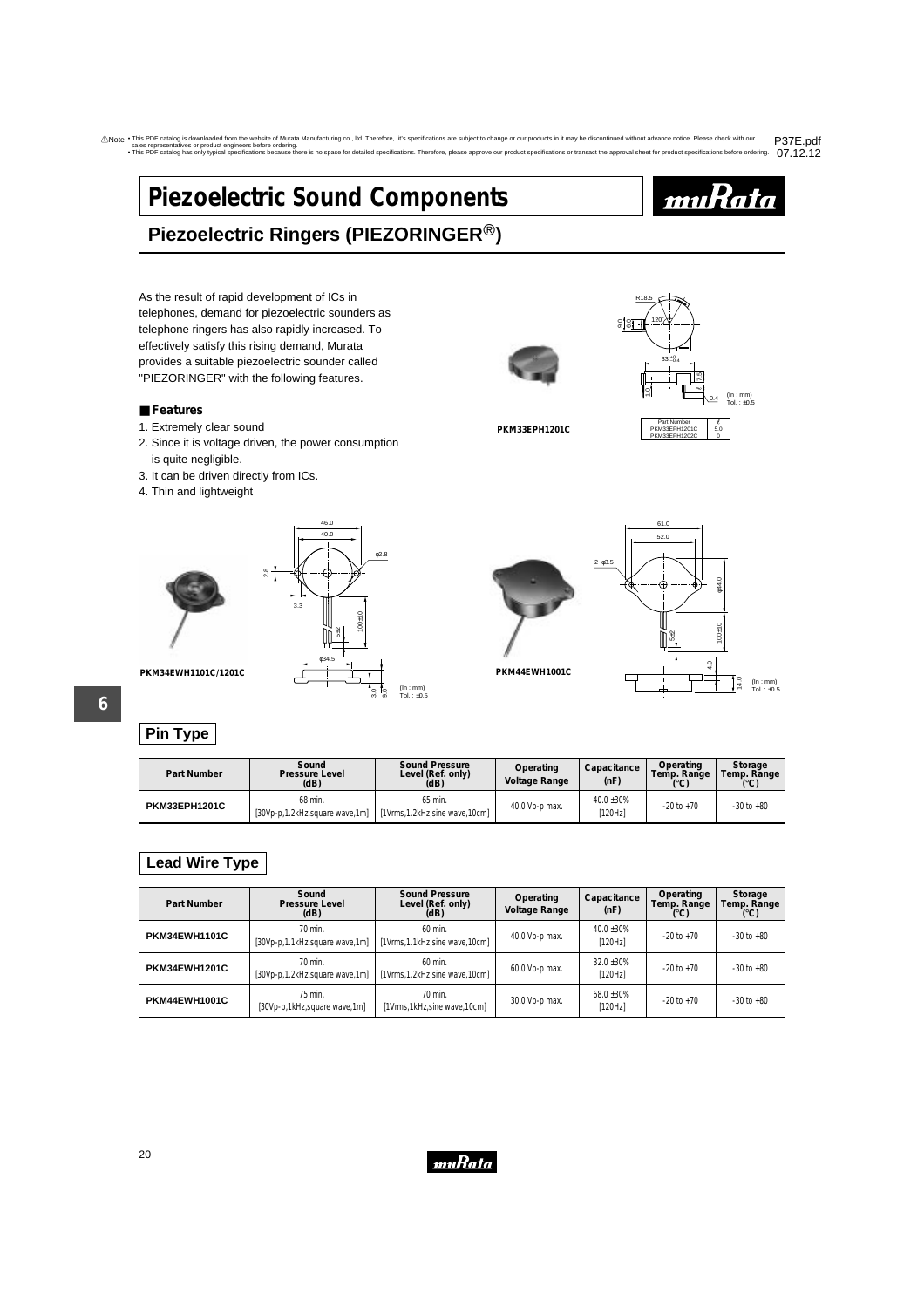





### ■ **Freq. Response (Sine Wave 1Vrms, 10cm) PKM33EPH1201C**









**PKM44EWH1001C**



**PKM34EWH1101C**



**PKM44EWH1001C**

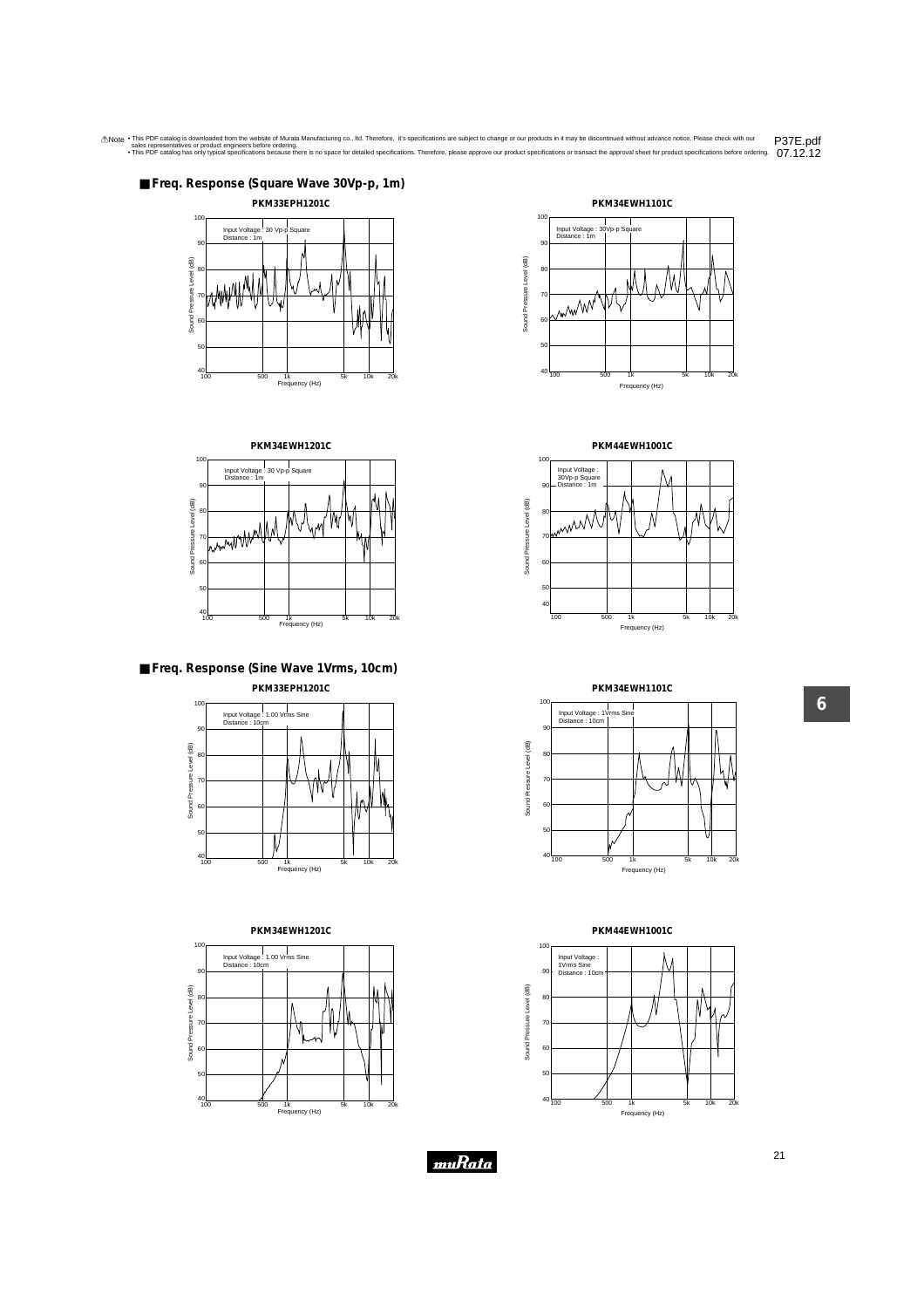# <span id="page-23-0"></span>**Piezoelectric Ringers (PIEZORINGER®) Notice**

### ■ **Notice** (Soldering and Mounting)

Washing of the component is not acceptable, because it is not sealed.

- **Notice (Handling)**
- 1. The component may be damaged if mechanical stress exceeding specifications is applied.
- 2. Take care to protect operating circuit from surge voltage resulting from excessive force, falling, shock or temperature change.
- 3. If DC voltage is applied to the component, silver migration may occur. Please pay full attention to avoid subjecting the component to DC voltage for long periods.
- 4. The resistor should be used as shown in Fig. A. A suitable resistance value should be chosen, preferably 1kΩ to 2kΩ. Instead of this measure, a diode may also be applied as shown in Fig. B.



5. Avoid excessive pulling of lead wire because wire may break or soldering point may come off.

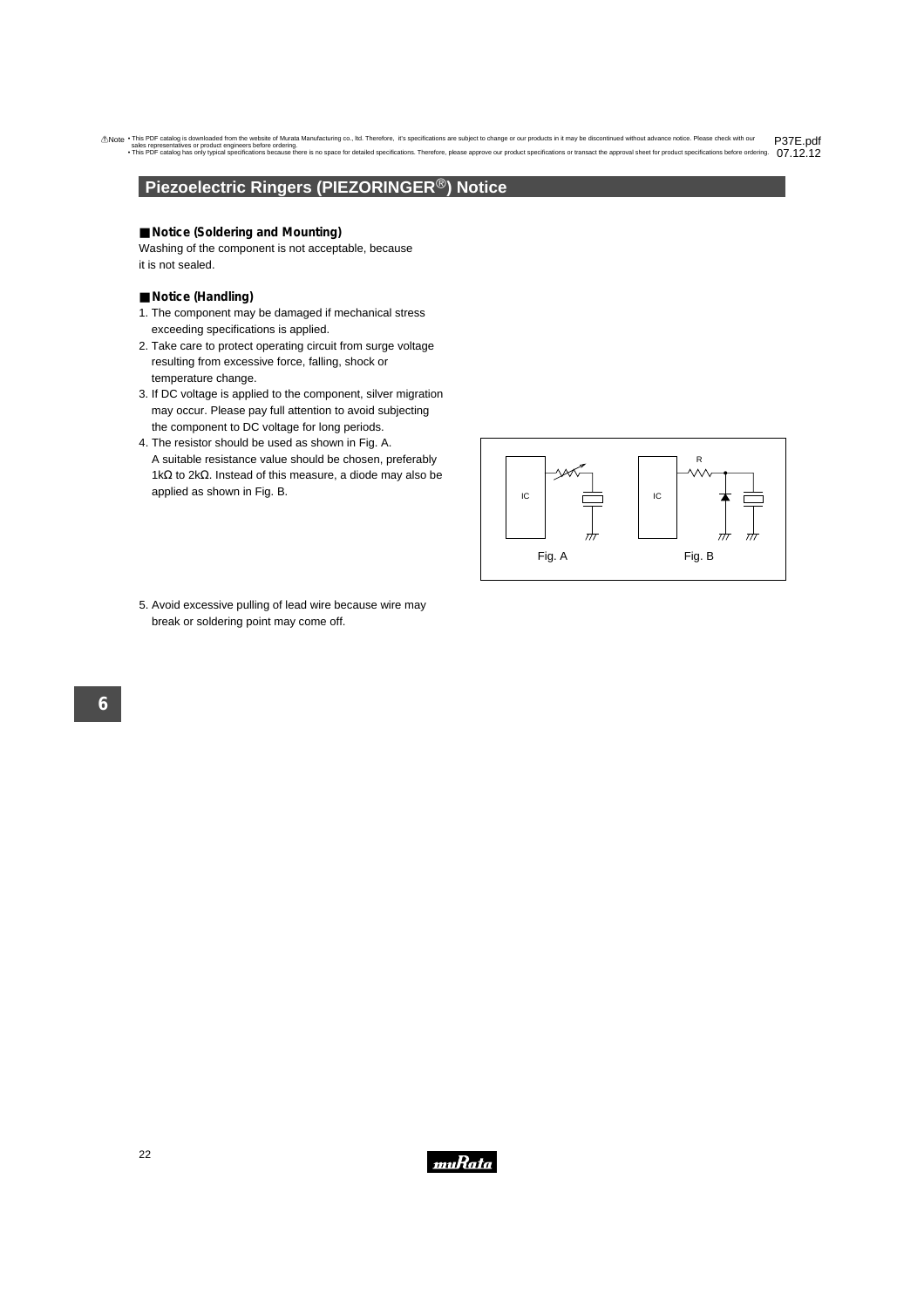# <span id="page-24-0"></span>**Piezoelectric Sound Components**



# **Piezoelectric Sounders Self Drive Pin Type**

Piezoelectric sounder self drive type requires only simple circuit and DC power supply. Since this type uses resonant system, it is also available for alarms which need large sound volume.

### ■ **Applications**

- 1. Gas alarms, burglar alarms, smoke detectors
- 2. Air conditioners, microwave ovens, washing machines and other home-electronic appliances controlled by microcomputers
- 3. Toys, game machines





**PKM24SPH3805**



Hole patter



30.5 25.0

12.3

18˚  $\mathbb{R}^2$ 130˚

M

φ24.0

3.5

<u>ت</u> 8.3



**PKM30SPTH2001/2501-B0**

| Part Number             | Sound<br>Pressure Level<br>(dB) | Oscillating<br>Frequency<br>(kHz) | Current<br>Consumption<br>(mA) | Operating<br>Voltage Range | Operating<br>Temp. Range<br>(°C) | Storage<br>Temp. Range<br>(°C) |
|-------------------------|---------------------------------|-----------------------------------|--------------------------------|----------------------------|----------------------------------|--------------------------------|
| <b>PKM24SPH3805</b>     | 90 min.<br>[12Vdc,10cm]         | $3.8 + 0.4$ kHz<br>[12Vdc]        | $12$ max.<br>[12Vdc]           | 3.0Vdc to 20.0 Vdc         | $-20$ to $+70$                   | $-30$ to $+80$                 |
| <b>PKM30SPTH2001-B0</b> | 75 min.<br>[12Vdc, 10cm]        | $2.0 + 0.3$ kHz<br>[12Vdc]        | 20 max.<br>[12Vdc]             | 3.0Vdc to 20.0 Vdc         | $-20$ to $+70$                   | $-30$ to $+80$                 |
| <b>PKM30SPTH2501-B0</b> | 75 min.<br>[12Vdc,10cm]         | $2.5 + 0.3$ kHz<br>[12Vdc]        | 20 max.<br>[12Vdc]             | 3.0Vdc to 20.0 Vdc         | $-20$ to $+70$                   | $-30$ to $+80$                 |

**7**

## ■ **Standard Circuit Examples**



Tr: 2SC1815Y or equivalent

**PKM30SPTH2001/2501-B0**



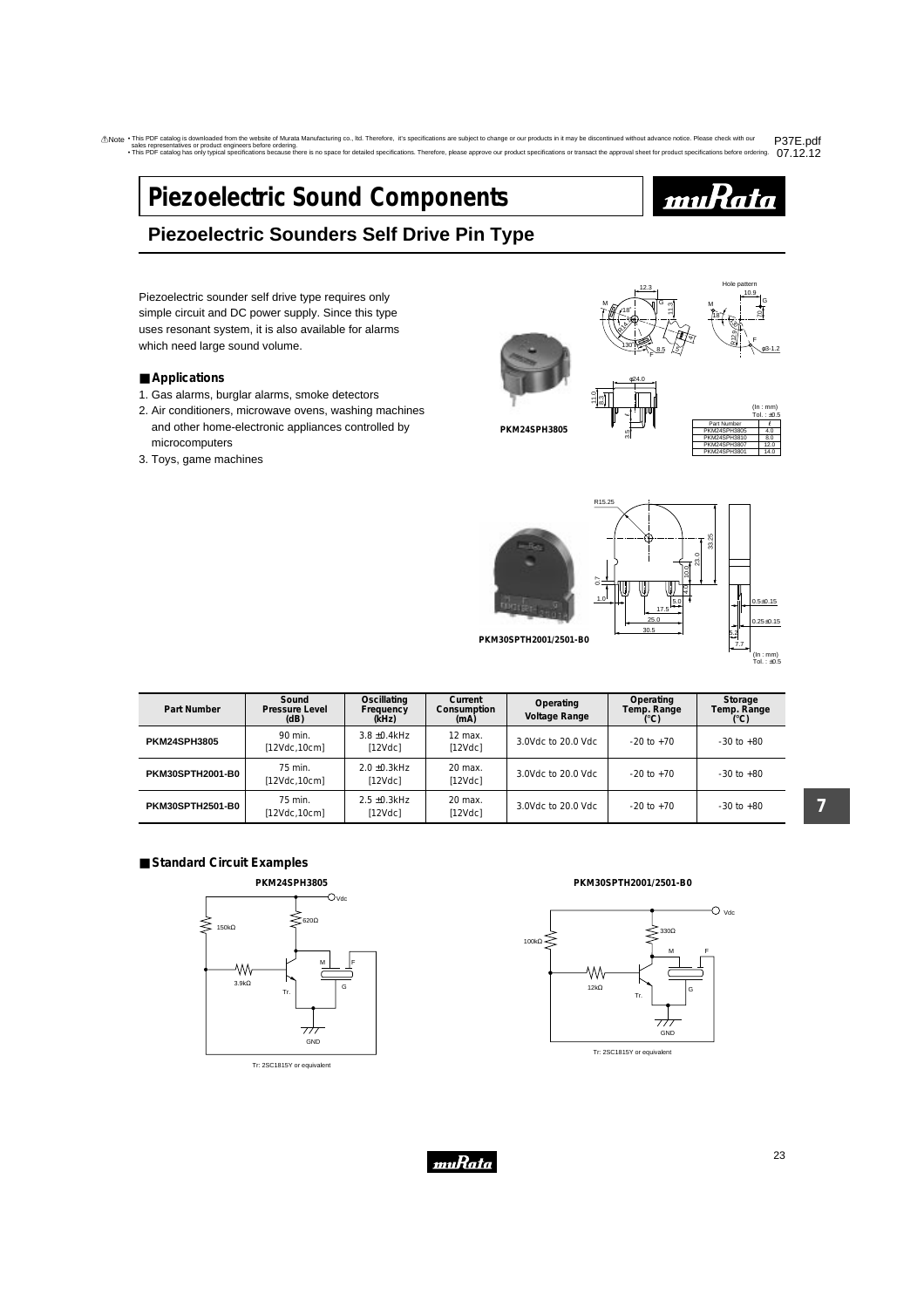# <span id="page-25-0"></span>**Piezoelectric Sounders (Self Drive) Notice**

### ■ **Notice** (Soldering and Mounting)

- 1. Washing of the component is not acceptable, because it is not sealed.
- 2. Please do not cover the hole with tape or other obstacle as this will produce irregular oscillation.
- 3. There should not be any obstacle within 15mm from top of the component as this will produce irregular oscillation.

### ■ **Notice (Handling)**

- 1. The component may be damaged if mechanical stress exceeding specifications is applied.
- 2. Take care to protect operating circuit from surge voltage resulting from excessive force, falling, shock or temperature change.
- 3. If DC voltage is applied to the component, silver migration may occur. Please pay full attention to avoid subjecting the component to DC voltage for long periods.
- 4. The standard self-driven circuits utilizes transistor switching. Since the circuit constants for hfe of the transistor are optimally chosen to maintain stable oscillation, please design a circuit following the standard.

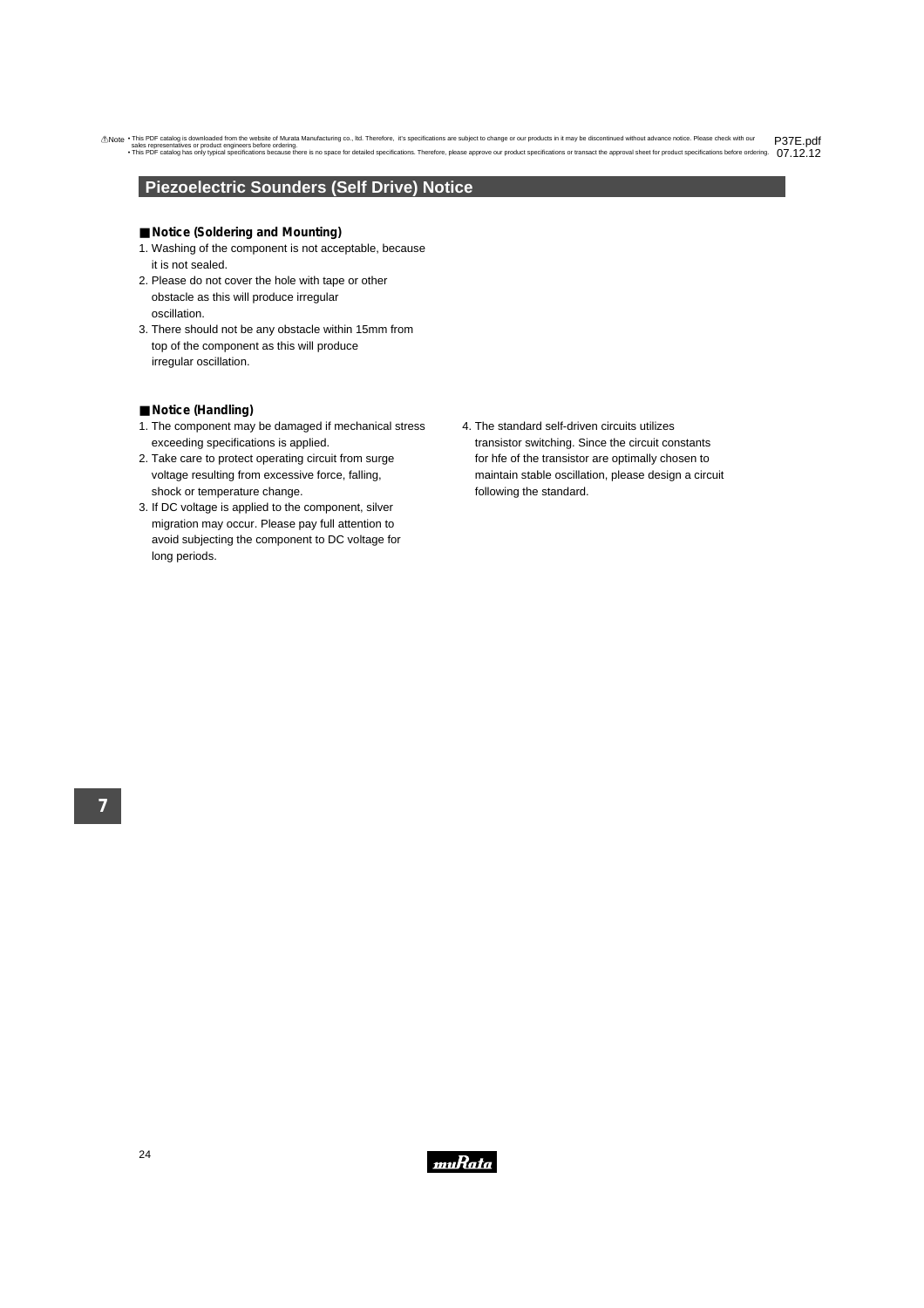# <span id="page-26-0"></span>**Piezoelectric Sound Components**



# **Piezoelectric Buzzers**

This is a unified piezoelectric sounder which has a piezoelectric diaphragm of 3 terminals connected to a self drive circuit, and it easily generates sound with only a DC power supply (DC3.0-20V). Using suitably designed resonant system, this type can be used where large sound volumes are needed.

### ■ **Applications**

- 1. Gas alarms, burglar alarms
- 2. Air conditioners, microwave ovens and various types of microcomputer controlled home-electronic appliances
- 3. Toys, games, and other simple electronic devices such as teaching aids



**PKB24SPCH3601-B0**



**PKB24SWH3301**



# **Pin Type**

| Part Number      | Sound<br><b>Pressure Level</b><br>(dB) | Oscillating<br>Frequency<br>(kHz) | Current<br>Consumption<br>(mA) | Operating<br>Voltage Range | Operating<br>Temp. Range<br>$(^{\circ}C)$ | Storage<br>Temp. Range<br>(C) |
|------------------|----------------------------------------|-----------------------------------|--------------------------------|----------------------------|-------------------------------------------|-------------------------------|
| PKB24SPCH3601-B0 | 90 min.<br>[12Vdc.10cm]                | $3.6 \pm 0.5$ kHz<br>[12Vdc]      | 16 max.<br>[12Vdc]             | 3.0Vdc to 15.0 Vdc         | $-20$ to $+70$                            | $-30$ to $+80$                |

# **Lead Wire Type**

| Part Number         | Sound<br><b>Pressure Level</b><br>(dB) | Oscillating<br>Frequency<br>(kHz) | Current<br>Consumption<br>(mA) | Operating<br>Voltage Range | Operating<br>Temp. Range<br>(°C) | Storage<br>Temp. Range<br>(°C) |
|---------------------|----------------------------------------|-----------------------------------|--------------------------------|----------------------------|----------------------------------|--------------------------------|
| <b>PKB24SWH3301</b> | 80 min.<br>[12Vdc, 10cm]               | $3.3 \pm 0.5$ kHz<br>12Vdcl       | 12 max.<br>[12Vdc]             | 3.0Vdc to 20.0 Vdc         | $-20$ to $+70$                   | $-30$ to $+80$                 |

muRata

■ **Voltage-Sound Pressure Level/Voltage-Consumption Current** 



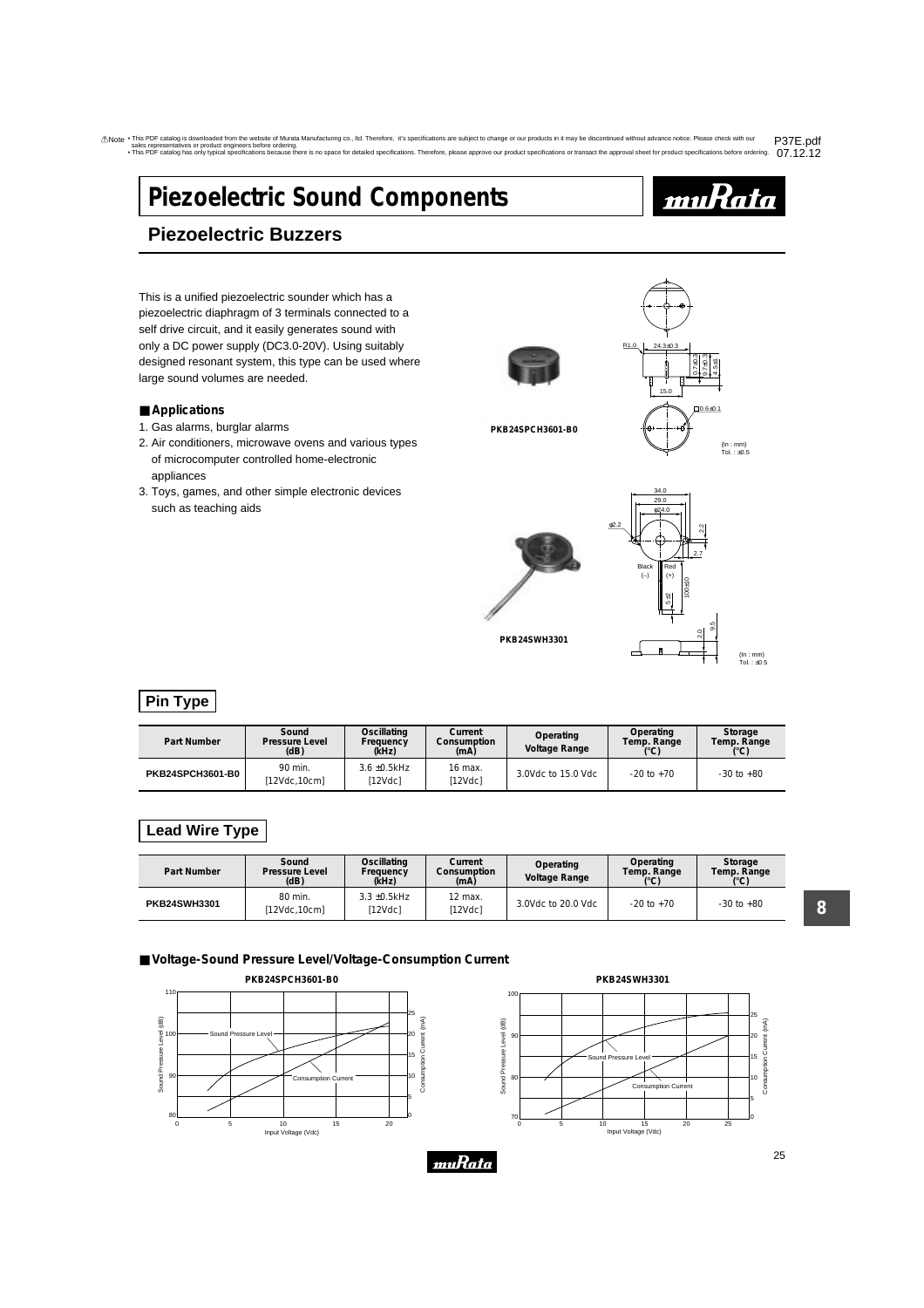## <span id="page-27-0"></span>**Piezoelectric Buzzers Notice**

### ■ **Notice** (Soldering and Mounting)

- 1. Washing of the component is not acceptable, because it is not sealed.
- 2. Please do not cover the hole with tape or other obstacle as this will produce irregular oscillation.
- 3. There should not be any obstacle within 15mm from top of the component as this will produce irregular oscillation.

### ■ **Notice (Handling)**

- 1. The component may be damaged if mechanical stress over this specification is applied.
- 2. Resistors should not be connected in series to the power supply as this will produce irregular oscillation. When resistor is necessary to control sound volume, use capacitor ( $1\mu$ F) parallel with the buzzer together.
- 3. Please pay enough attention not to pull lead wire too much because wire may be broken or soldering point may come off.



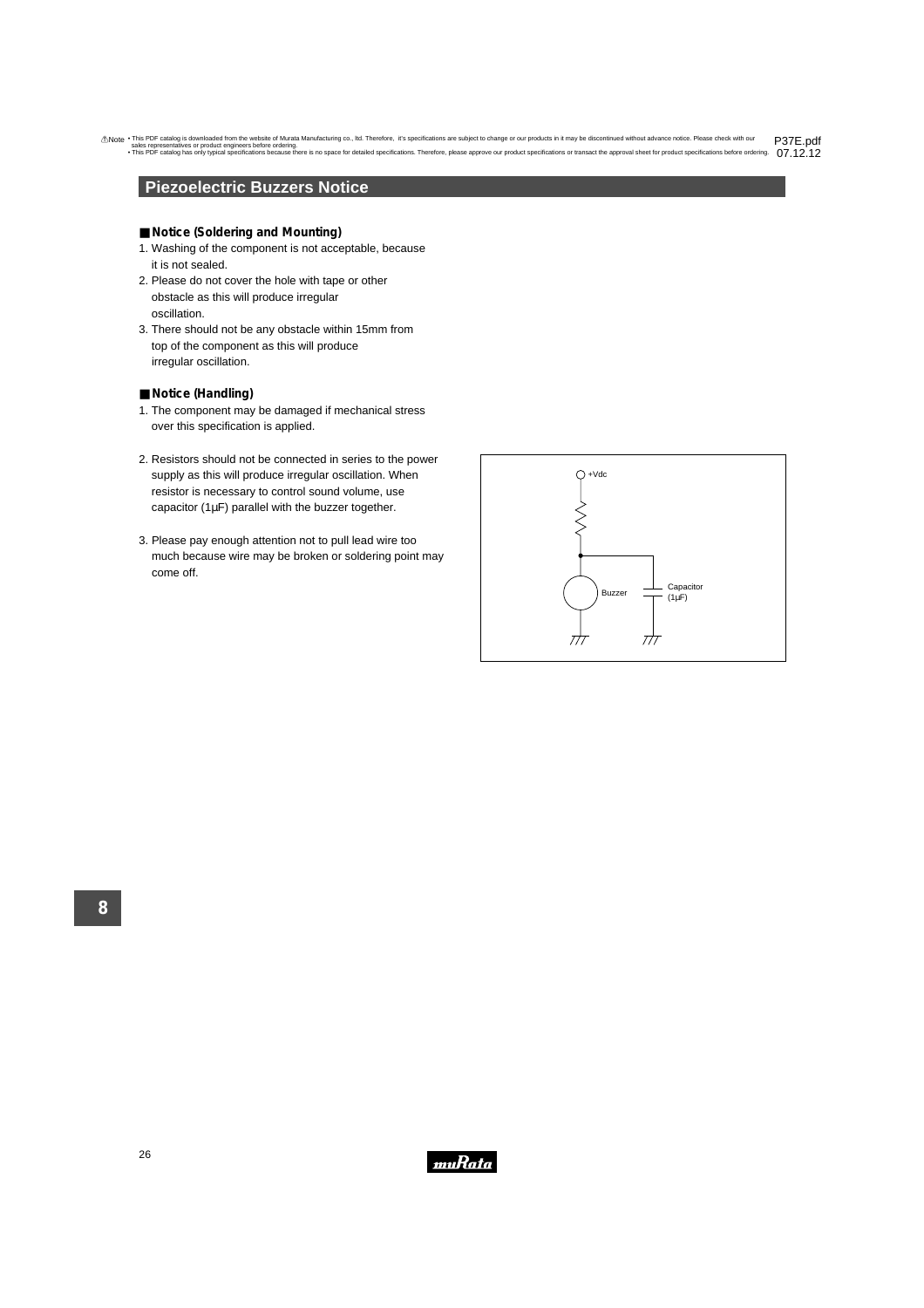## **Piezoelectric Sound Components Notice**

- <span id="page-28-0"></span>■ **Notice** (Storage and Operating Condition)
- 1. Product Storage Condition Please store the products in room where the temperature/humidity is stable. And avoid such places where there are large temperature changes. Please store the products under the following conditions:

Temperature: -10 to + 40 degree C Humidity: 15 to 85% R.H.

2. Expiration Date on Storage

Expire date (Shelf life) of the products is six months after delivery under the conditions of a sealed and an unopened package. Please use the products within six months after delivery. If you store the products for a long time (more than six months), use carefully because the products may be degraded in solderability due to storage under poor conditions.

Please confirm solderability and characteristics for the products regularly.

- 3. Notice on Product Storage
- (1) Please do not store the products in a chemical atmosphere (Acids, Alkali, Bases, Organic gas, Sulfides and so on), because the characteristics may be reduced in quality, may be degraded in solderability due to the storage in a chemical atmosphere.
- (2) Please do not put the products directly on the floor without anything under them to avoid damp places and/or dusty places.
- (3) Please do not store the products in the places such as: in a damp heated place, in any place exposed to direct sunlight or excessive vibration.
- (4) Please use the products immediately after the package is opened, because the characteristics may be reduced in quality, and/or be degraded in the solderability due to storage under the poor condition.
- (5) Please do not drop the products to avoid cracking of ceramic element.
- 4. Others

Please be sure to consult with our sales representative or engineer whenever the products are to be used in conditions not listed above.

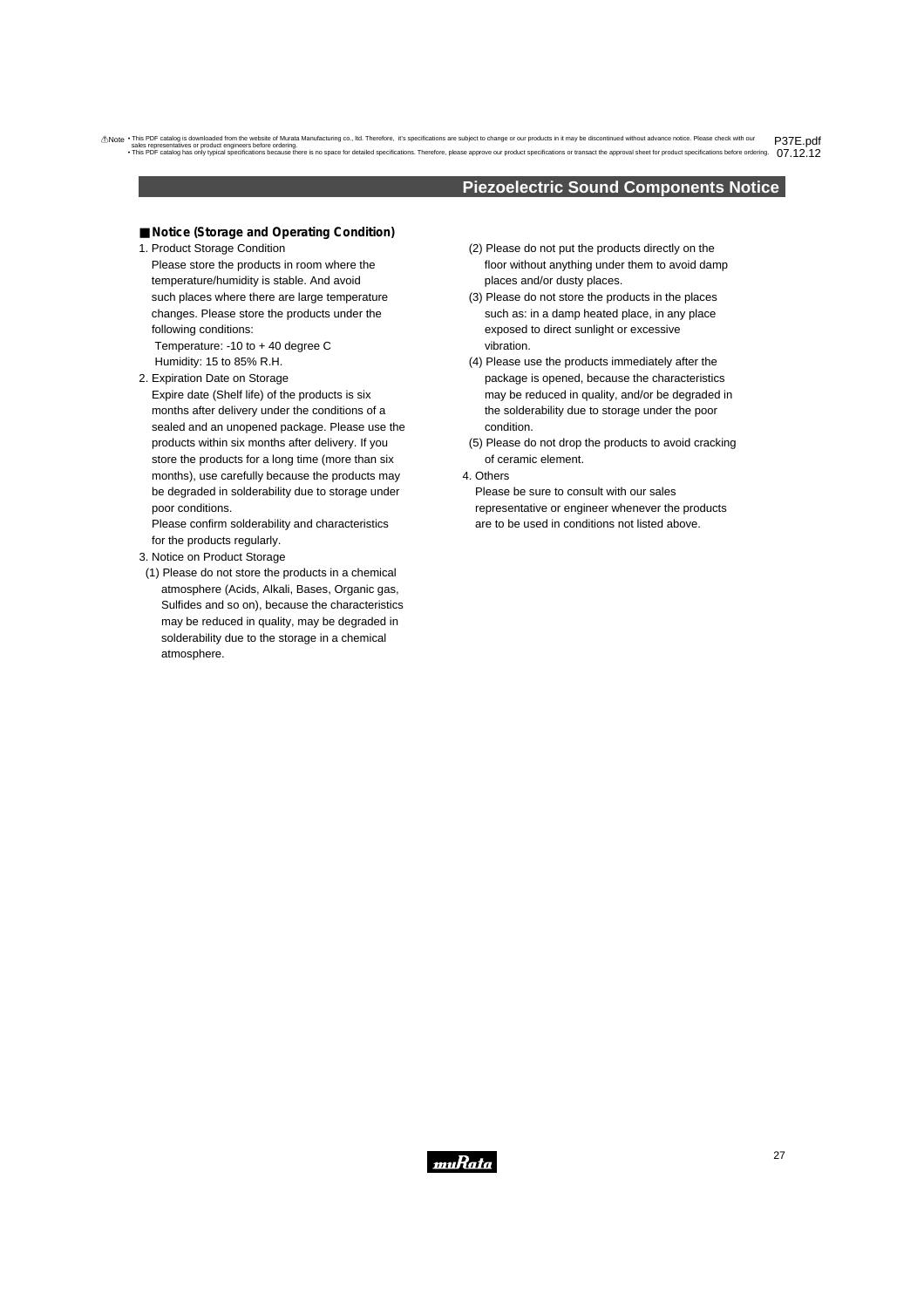## <span id="page-29-0"></span>**Package**

### ■ **Minimum Quantity (pcs.)**

|                             |                         | Minimum Quantity |            |           |           |
|-----------------------------|-------------------------|------------------|------------|-----------|-----------|
| <b>Product Names</b>        | Part Number             | Ø330mm Reel      | Bulk (Box) | Ammo Pack | Magazine  |
| · Piezoelectric Diaphragms* |                         |                  |            |           |           |
| <b>External Drive Types</b> | 7BB-12-9                |                  | 5120       |           |           |
|                             | 7BB-15-6                |                  | 8000       |           |           |
|                             | 7BB-20-3                |                  | 3000       |           |           |
|                             | 7BB-20-6                |                  | 1800       |           |           |
|                             | 7BB-20-6L0              |                  | 600        |           |           |
|                             | 7BB-27-4                |                  | 1500       |           |           |
|                             | 7BB-27-4L0              |                  | 600        |           |           |
|                             | 7BB-35-3                |                  | 800        |           |           |
|                             | 7BB-35-3L0              |                  | 400        |           |           |
|                             | 7BB-41-2                |                  | 400        |           |           |
|                             | 7BB-41-2L0              |                  | 250        |           |           |
|                             | 7NB-31R2-1              |                  | 3000       |           |           |
| Self Drive Types            | 7BB-20-6C               |                  | 1800       |           |           |
|                             | 7BB-20-6CL0             |                  | 600        |           |           |
|                             | 7BB-27-4C               |                  | 1500       |           |           |
|                             | 7BB-27-4CL0             |                  | 600        |           |           |
|                             | 7BB-35-3C               |                  | 800        |           |           |
|                             | 7BB-35-3CL0             |                  | 400        |           |           |
|                             | 7BB-41-2C               |                  | 600        |           |           |
|                             | 7BB-41-2CL0             |                  | 250        |           |           |
|                             | 7SB-34R7-3C             |                  | 1600       |           |           |
| ● Piezoelectric Sounders*   |                         |                  |            |           |           |
| <b>External Drive Types</b> | PKLCS1212E2000-R1       | 1000             |            |           |           |
|                             | PKLCS1212E20A0-R1       | 1000             |            |           |           |
|                             | PKLCS1212E4001-R1       | 1000             |            |           |           |
|                             | PKLCS1212E40A1-R1       | 1000             |            |           |           |
|                             | PKM13EPYH4000-A0        |                  |            | 500       |           |
|                             | PKM13EPYH4002-B0        |                  | 330        |           |           |
|                             | PKM17EPP-2002-B0        |                  | 200        |           |           |
|                             | PKM17EPPH4001-B0        |                  | 200        |           |           |
|                             | PKM17EPPH4002-B0        |                  | 200        |           |           |
|                             | <b>PKM17EWH2001</b>     |                  | 250        |           |           |
|                             | PKM17EWH4000            |                  | 500        |           |           |
|                             | <b>PKM22EPH2001</b>     |                  | 360        |           |           |
|                             | <b>PKM22EPH2002</b>     |                  | 270        |           |           |
|                             | <b>PKM22EPH2003</b>     |                  | 270        |           |           |
|                             | <b>PKM22EPPH2001-B0</b> |                  | 750        |           |           |
|                             | <b>PKM22EPPH2002-B0</b> |                  | 750        |           |           |
|                             | PKM22EPPH4001-B0        |                  | 900        |           |           |
|                             | PKM22EPPH4002-B0        |                  | 900        |           |           |
|                             | PKM22EPPH4005-B0        |                  | 750        |           |           |
|                             | PKM22EPPH4007-B0        |                  | 750        |           |           |
|                             | PKM22EPPH4012-B0        |                  | 750        |           |           |
|                             | <b>PKM22EPTH2001-B0</b> |                  | 300        |           | $75^{11}$ |

1) The last two digits are changed to M0.

Continued on the following page.  $\boxed{\nearrow}$ 

"Minimum Quantity" means the number of units of each delivery or order. The quantity should be an integral multiple of the "Minimum Quantity". (As for products series with  $\star$ mark, bulk (bag) quantities shown here differ from actual delivery quantities in a package. )<br>Please contact nearest sales office for details and for any other products Please contact nearest sales office for details and for any other products not listed above.

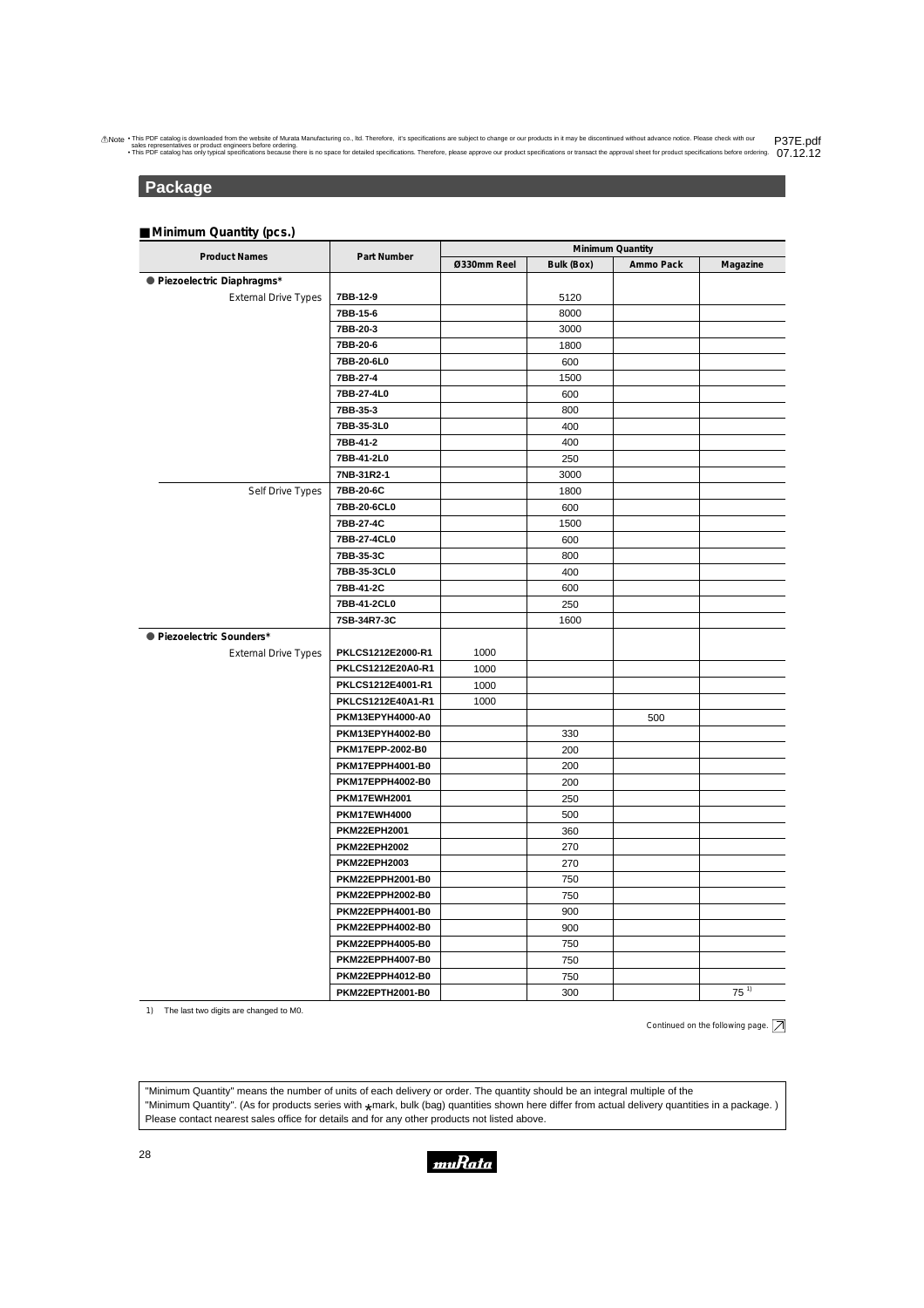## **Package**

 $\boxed{\searrow}$  Continued from the preceding page.

| $-$                                                  | Part Number             | <b>Minimum Quantity</b> |            |           |          |  |
|------------------------------------------------------|-------------------------|-------------------------|------------|-----------|----------|--|
| <b>Product Names</b>                                 |                         | Ø330mm Reel             | Bulk (Box) | Ammo Pack | Magazine |  |
| Self Drive Types                                     | <b>PKM24SPH3801</b>     |                         | 270        |           |          |  |
|                                                      | <b>PKM24SPH3805</b>     |                         | 360        |           |          |  |
|                                                      | <b>PKM24SPH3807</b>     |                         | 270        |           |          |  |
|                                                      | <b>PKM24SPH3810</b>     |                         | 270        |           |          |  |
|                                                      | <b>PKM30SPTH2001-B0</b> |                         | 70         |           |          |  |
|                                                      | <b>PKM30SPTH2501-B0</b> |                         | 70         |           |          |  |
| ● Piezoelectric Buzzers*                             | <b>PKB24SPCH3601-B0</b> |                         | 650        |           |          |  |
|                                                      | <b>PKB24SWH3301</b>     |                         | 200        |           |          |  |
| ● Piezoelectric Ringers (PIEZORINGER <sup>®</sup> )* | PKM33EPH1201C           |                         | 300        |           |          |  |
|                                                      | <b>PKM33EPH1202C</b>    |                         | 60         |           |          |  |
|                                                      | PKM34EWH1101C           |                         | 25         |           |          |  |
|                                                      | PKM34EWH1201C           |                         | 25         |           |          |  |
|                                                      | PKM44EWH1001C           |                         | 25         |           |          |  |